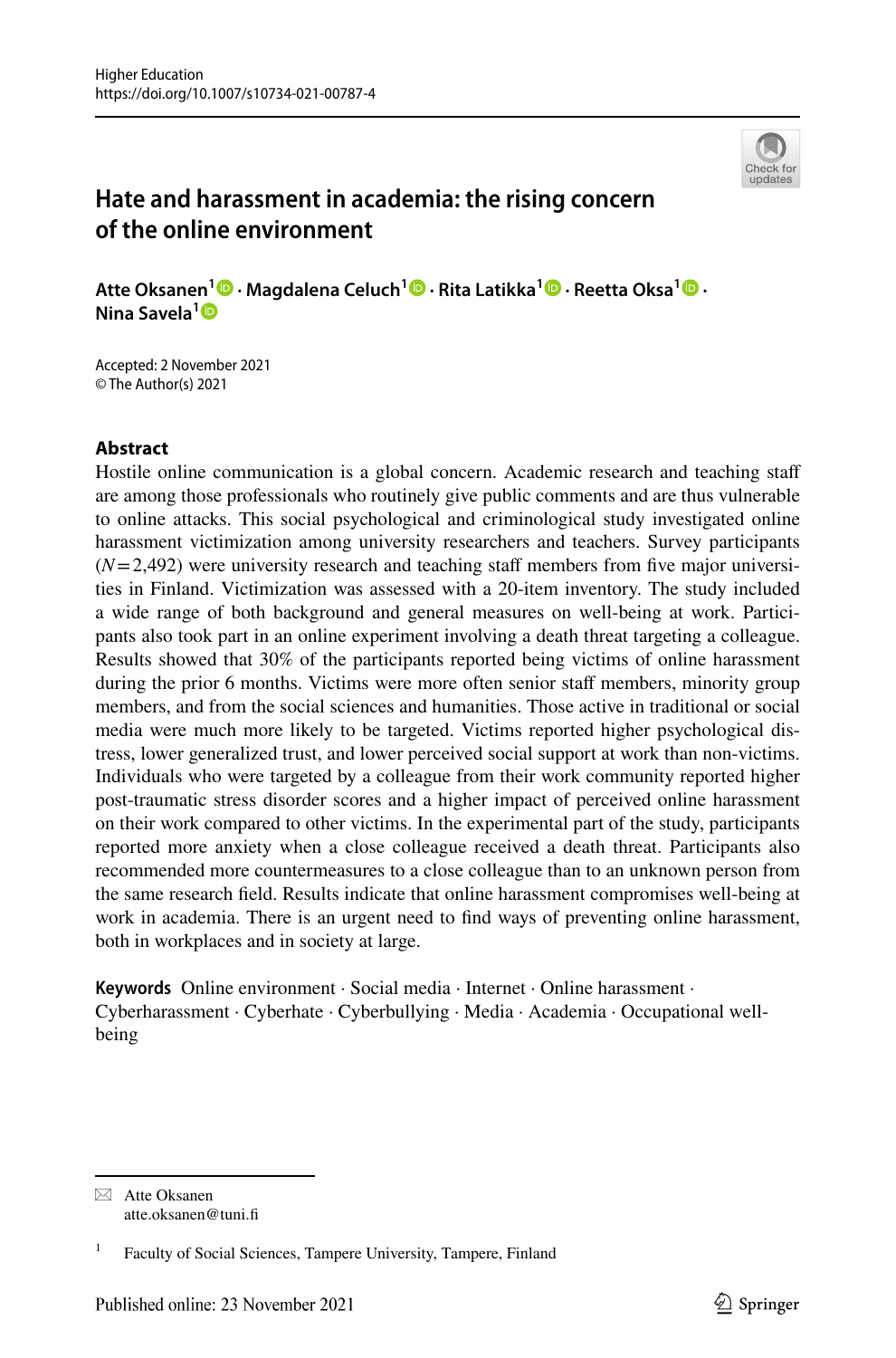## **Introduction**

Hostile online communication is a growing global concern (Keipi et al., [2017](#page-23-0); Reichel-mann et al., [2020](#page-24-0); Williams, [2021\)](#page-25-0). Online harassment (i.e., cyberharassment) covers a wide range of intensive and hostile actions that target individuals or groups (Farley et al., [2021;](#page-22-0) Näsi et al., [2017](#page-24-1); Nurse, [2019](#page-24-2)). These types of negative actions are also analyzed with the concepts of online hate (i.e., cyberhate; online hate speech) and online bullying (i.e., cyberbullying). Online hate is a special category of online harassment that involves targeting either individuals or groups of people with intensive and hostile statements and content, such as insults concerning sexual orientation, ethnic background, or appearance (Hawdon et al., [2017](#page-23-1)). Online bullying also overlaps with harassment, and it has typically been investigated in the context of school or work (Kowalski et al., [2018;](#page-23-2) Oksanen et al., [2020a;](#page-24-3) Zych et al., [2015\)](#page-26-0). This article uses the term "online harassment" to cover a large range of attacks on individuals via written or graphic insults, picture and video manipulations, identity thefts, and violent threats, well-known phenomena in online harassment literature (Bocij & McFarlane, [2003](#page-21-0); Durkin & Patterson, [2012;](#page-22-1) Keipi et al., [2017](#page-24-1); Näsi et al., 2017). It should be noted that perpetrators' tools have multiplied in recent years. For instance, deep fake videos may constitute a major potential threat for any public discussion in the years to come (Botha & Pieterse, [2020](#page-21-1); Lazer et al., [2018](#page-23-3); van der Linden et al., [2020](#page-25-1)).

Thus far, much of the research on online harassment, hate, and bullying has focused on children, adolescents, and young adults (Hawdon et al., [2017](#page-23-1); Keipi et al., [2017;](#page-23-0) Kowalski et al.,  $2014$ ; Wachs et al.,  $2021a$ , [b](#page-25-3); Zych et al.,  $2015$ ). By contrast, there is a lack of studies investigating the adult population in this context (Farley et al., [2021](#page-22-0); Faucher et al., [2015](#page-22-2); Jenaro et al., [2018;](#page-23-5) Kowalski et al., [2014](#page-23-4); Oksanen et al., [2020a;](#page-24-3) Pew Research Center, [2021](#page-24-4)). Further, studies on academic staf facing such threats are scarce (Blizard, [2016](#page-21-2); Cassidy et al., [2016,](#page-21-3) [2017](#page-21-4); Gosse et al., [2021](#page-22-3); Hodson et al., [2018](#page-23-6); Jane, [2018;](#page-23-7) Veletsianos et al., [2018](#page-25-4)).

Academic researchers and teachers are a professional group potentially vulnerable to online harassment for multiple reasons. In addition to institutional hierarchy, academia includes other power imbalances caused by, for example, academic successes or mentoring relationships. Such imbalances create a ftting environment for issues regarding envy, heresy, and abuses of power (DeSouza, [2011\)](#page-22-4). Fierce competition within the academic community can have negative side effects as well. Indeed, past research indicates that ofine bullying is common in university settings (DeSouza, [2011;](#page-22-4) Giorgi, [2012;](#page-22-5) Keashly & Neuman, [2010\)](#page-23-8). Attacked scholars have shared accounts of offline microaggressions and bullying, followed by inadequate responses from their institutions (Pyke, [2018](#page-24-5)). Due to the competitive nature of academia, the costs of reporting or intervening are often considered too high, which then upholds malpractice.

Public engagement is now a vital part of many researchers' professional lives, including substantial interactions in online environments (Davies, [2013\)](#page-22-6). Researchers use academic social networking sites for many purposes, including selfpromotion, networking, collaboration, and knowledge sharing (Yan & Zang, [2019\)](#page-25-5). Social networking sites are also used to communicate with students and foster their engagement (Dyson et al., [2015](#page-22-7); Sheeran & Cummings, [2018\)](#page-25-6). However, such visibility leaves academics vulnerable to attacks from strangers, as having a profession that requires an online presence has been linked to online victimization (Pew Research Center, [2014](#page-24-6)). Lately, the COVID-19 pandemic has forced university research and teaching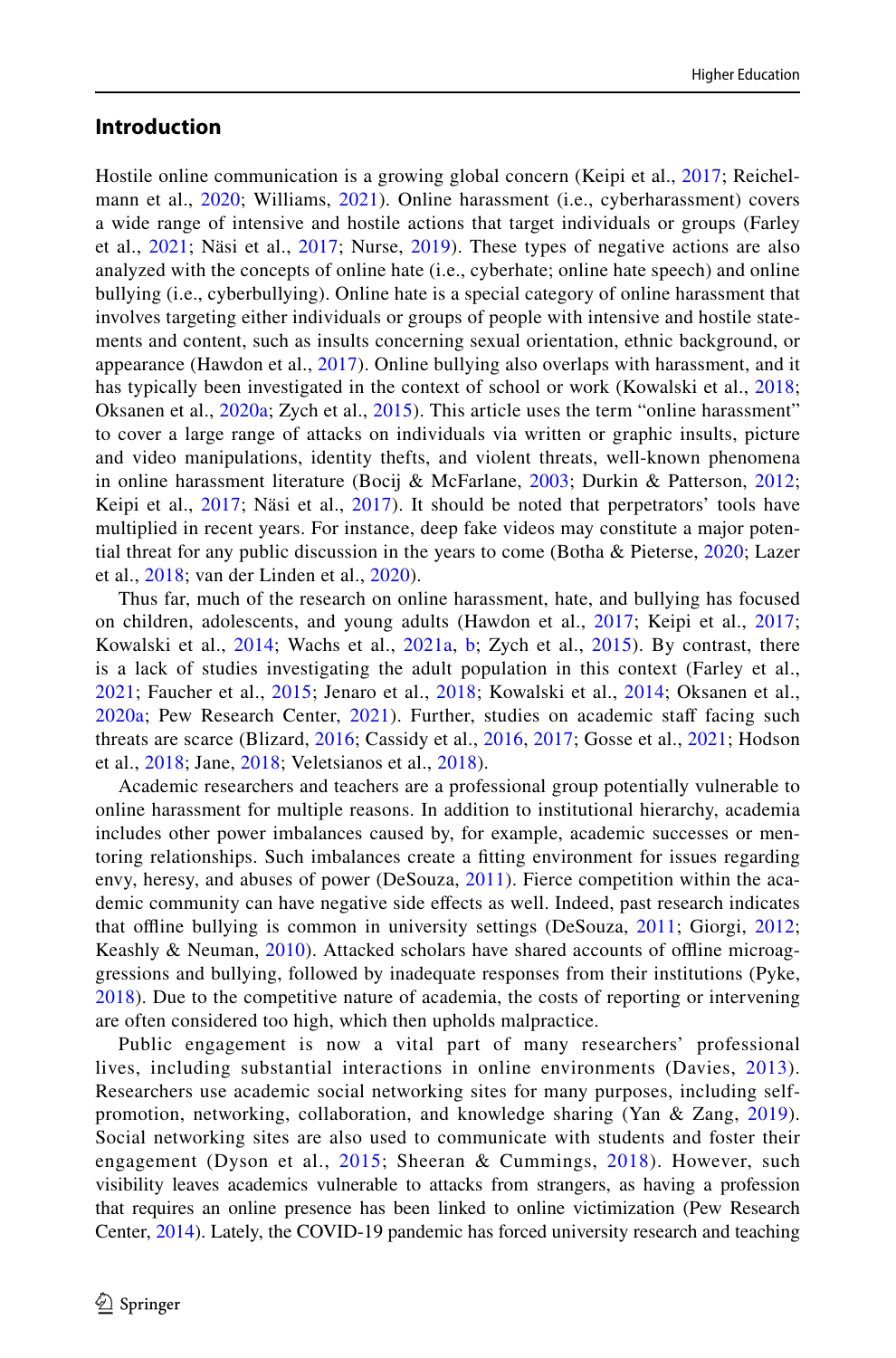staff to move much of their professional lives online, a shift leading to many new challenges (Watermeyer et al., [2021\)](#page-25-7) while further exposing professionals to potential online harassment.

This is the frst study to investigate online harassment among university researchers and teachers that utilizes an experimental design and a novel approach to identify the predictors of victimization. We analyze the reasons for and consequences of victimization as well as how people react when others are targeted.

#### **Risk factors and consequences for victims**

Investigations of cybervictims have been theoretically grounded in social psychology and criminology (Keipi et al., [2017](#page-23-0)). Routine activities theory (RAT) is a major theory explaining the basic factors associated with victimization. According to RAT, crime takes place in a situation where a motivated ofender and a suitable target are present, with a simultaneous lack of capable guardians (Cohen & Felson,  $1979$ ). Notably, such situations are very likely to happen in the online environment, where targets and ofenders function in a shared space and guardianship is limited (Keipi et al., [2017\)](#page-23-0). Although RAT was originally developed to describe the ofine context, studies have successfully applied RAT to the online sphere (Hawdon et al., [2017;](#page-23-1) Holt & Bossler, [2008;](#page-23-9) Näsi et al., [2017](#page-24-1); Wachs et al., [2021a,](#page-25-2) [b\)](#page-25-3). The online application of RAT takes into account that victims and ofenders might share the same cyberspace without being present at exactly the same time; for example, a victimized person on Twitter might see an ofending message much later (Reyns et al., [2011](#page-24-7)). Despite this asynchrony, cybervictimization has severe consequences for victims (Keipi et al., [2017](#page-23-0)).

RAT focuses on risk factors of victimization and states that individuals' everyday routines can put them at risk of becoming targets of crimes by exposing them to dangerous circumstances. In the online context, a target's visibility is one of the most crucial factors (Choi & Lee, [2017](#page-21-6); Mikkola et al., [2021;](#page-24-8) Näsi et al., [2017\)](#page-24-1), and for that reason, it is part of our focus in this article as well. Harassment may take place anywhere online, but social media sites are the most common places where such victimization occurs (Pew Research Center, [2021](#page-24-4)). Social media in this context refers to a wide variety of highly popular online platforms such as Facebook, Instagram, Twitter, and YouTube. In contrast to traditional media (e.g., television, radio, and newspapers), the content of social media is often disseminated by participants themselves. Social media thus makes it very easy to produce content and communicate with others (Keipi et al., [2017](#page-23-0)). On the basis of RAT, activity in the public sphere, via either traditional or social media, makes people potentially more exposed to offenders. According to the previous studies, the more visible potential victims are on different social media platforms, the more likely they are to be targeted (Keipi et al., [2017;](#page-23-0) Pew Research Center, [2021](#page-24-4)). Having a job that requires an online presence, or a job where the internet is an essential tool, as is the case for many researchers, is also a signifcant predictor of becoming a target (Kowalski et al., [2012](#page-23-10)).

In the general population, young women are especially likely to become targets of some of the most severe instances of online harassment (Pew Research Center, [2021\)](#page-24-4). Also, people with minority status have been targeted based on their physical appearance and sexual orientation (Costello et al., [2019](#page-21-7); Gosse et al., [2021](#page-22-3)). Previous studies have shown that online harassment against academics often targets minority members and women (Barlow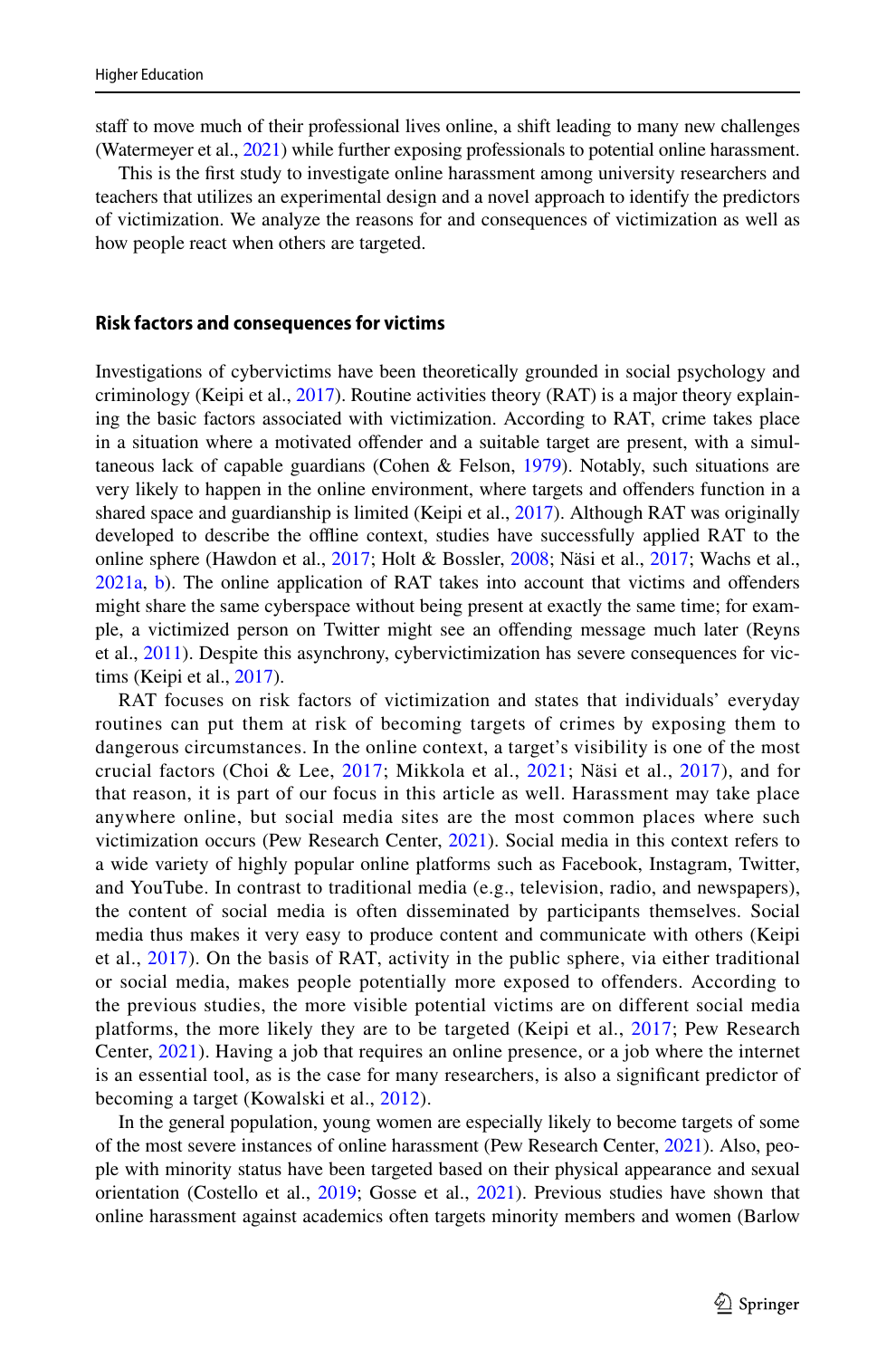& Awan, [2016](#page-21-8); Cassidy et al., [2016;](#page-21-3) Kavanagh & Brown, [2020](#page-23-11); Nagle, [2018;](#page-24-9) Veletsianos et al., [2018;](#page-25-4) Yelin & Clancy, [2020\)](#page-26-1).

Personality traits are important in understanding online harassment as a phenomenon. The Big Five model is one of the most common and widely accepted taxonomies of human personality (Digman, [1990](#page-22-8); John et al., [2008](#page-23-12)). Previous research has found high neuroticism, extroversion, and openness, as well as low agreeableness and conscientiousness to be associated with cybervictimization (ElSherief et al., [2018;](#page-22-9) Kowalski et al., [2012;](#page-23-10) Peluchette et al., [2015](#page-24-10)). Impulsivity has also been tied to ofine and online victimization among adolescents and young adults (Álvarez-García et al., [2019;](#page-21-9) Bossler & Holt, [2010](#page-21-10); Fanti et al., [2012](#page-22-10); Kokkinos et al., [2014;](#page-23-13) López-Larrañaga & Orue, [2019;](#page-24-11) Mikkola et al., [2021](#page-24-8); Pratt et al., [2014](#page-24-12); Vazsonyi et al., [2012](#page-25-8)) and among the adult population (Nedelec, [2018](#page-24-13)). Impulsivity is related to co-occurring victimization both ofine and online (Nedelec, [2018](#page-24-13)). Impulsive individuals are more likely to ofend others (Fanti et al., [2012;](#page-22-10) Kokkinos et al., [2014;](#page-23-13) Vazsonyi et al., [2012](#page-25-8); Zych et al., [2021](#page-26-2)) and less likely to help victims as bystanders (Erreygers et al., [2016](#page-22-11)).

Past research indicates that cyberharassed scholars may suffer a wide range of negative consequences, including various negative emotions, physical signs of stress, sleep problems, difculty concentrating, post-traumatic stress disorder (PTSD) symptoms, suicidal thoughts, and long-lasting mental health efects such as anxiety and depression (Blizard, [2016;](#page-21-2) Cassidy et al., [2016](#page-21-3), [2017\)](#page-21-4). Cyberharassment can negatively infuence scholars' professional lives, causing a loss of productivity and self-confdence, thoughts of quitting one's job, and lowered job satisfaction (Blizard, [2016;](#page-21-2) Cassidy et al., [2016,](#page-21-3) [2017;](#page-21-4) Coyne et al., [2017;](#page-21-11) Gosse et al., [2021\)](#page-22-3).

Victims of attacks in academia often seek social support from colleagues, friends, family, supervisors, or therapists (Blizard, [2016](#page-21-2); Cassidy et al., [2016,](#page-21-3) [2017](#page-21-4)). They use a wide range of coping strategies, usually implementing multiple methods at once, especially in cases of severe attacks (Veletsianos et al., [2018\)](#page-25-4). However, online ofences are often underreported, with studies suggesting that many, or even the majority, of targeted individuals do not report the event to any authorities (Blizard, [2016;](#page-21-2) Cassidy et al., [2016](#page-21-3), [2017;](#page-21-4) Faucher et al., [2015](#page-22-2)). Reasons for not reporting to the police are tied to a lack of trust in police and the limited capability of law enforcement to solve these issues due to their complex nature and lack of necessary resources and expertise (Holt & Lee, [2019;](#page-23-14) Koziarski & Lee, [2020\)](#page-23-15).

#### **Social identity theory approach to bystander reactions**

In social media, messages stay online for a prolonged time and may be visible to large groups of users. Because of this, online harassment is likely to involve bystanders who directly witness ofensive acts. Thus, online attacks also have a potential impact on other people, for example, colleagues and family members of those who have been targeted (D'Cruz & Noronha, [2013\)](#page-22-12). For these reasons, it is highly important to understand how people in general react to online harassment. Previous studies on bystanders have shown that they are more supportive when the target is closer to them (Dickter, [2012](#page-22-13); Machackova et al., [2013](#page-24-14)). Also, perceived psychological closeness increases prosocial behavior (Korchmaros & Kenny, [2001;](#page-23-16) Lee & Kim, [2020](#page-23-17); Passarelli & Buchanan, [2020](#page-24-15)). That is, if someone sees a close friend or family member in danger, they are more likely to help them or feel concerned.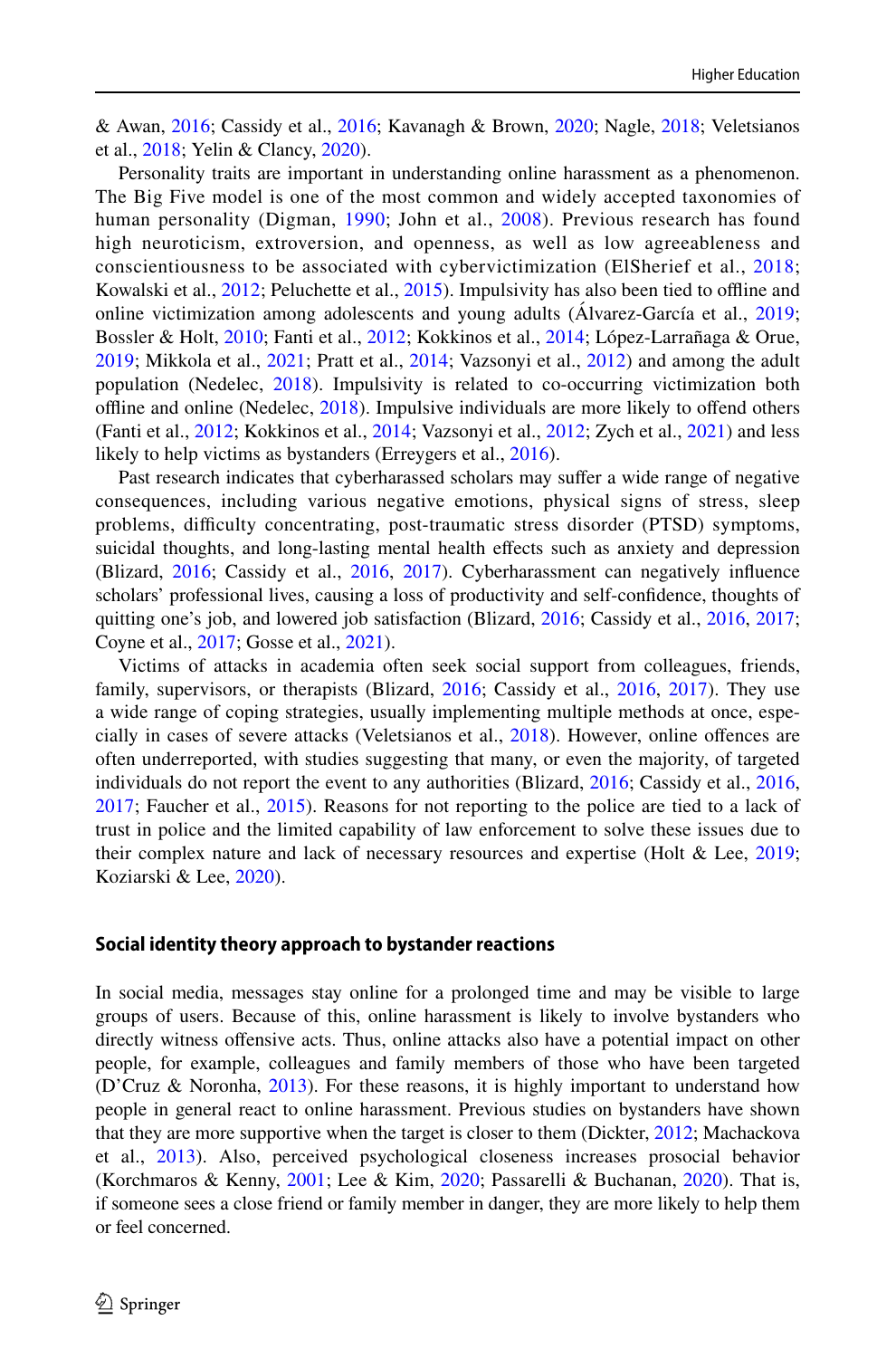The social identity theory (SIT) framework that was frst introduced by Tajfel and Turner ([1979\)](#page-25-9) helps us to further understand how people react to online harassment. SIT proposes that people will form consequential group identities on a minimal basis (Abrams & Hogg, [2006;](#page-21-12) Brown, [2000](#page-21-13); Tajfel & Turner, [1979](#page-25-9); Turner et al., [1987\)](#page-25-10). Individuals are then motivated to view their own in-group in a positive light (Turner et al., [1979\)](#page-25-11) and can experience emotions associated with self-categorizing as a member of a social group (Smith & Mackie, [2015;](#page-25-12) Turner et al., [1987](#page-25-10)).

In accordance with SIT predictions, studies have shown that people feel more empathy toward in-group than outgroup members (Cikara et al., [2011](#page-21-14); Vanman, [2016](#page-25-13)). Empathy may, in turn, drive bystanders to help cyberbullying victims (Erreygers et al., [2016](#page-22-11); Freis & Gurung, [2013;](#page-22-14) Kowalski et al., [2014](#page-23-4); Lambe et al., [2019;](#page-23-18) Machackova & Pfetsch, [2016;](#page-24-16) Van Cleemput et al., [2014\)](#page-25-14). Empathizing with the victim generates a co-victimization experience and causes stress, which may motivate individuals to defend the victim (Coyne et al., [2019\)](#page-22-15). Importantly, feeling empathy can be a target-dependent state. For instance, individuals are motivated to feel more empathy toward people who share their political views (Hasson et al., [2018](#page-23-19)). Likemindedness has been argued to be a stand-alone reason for feeling empathy toward an individual (Stevens et al., [2020\)](#page-25-15).

Based on these perspectives, we expected that both closeness to and like-mindedness with the victim explain how people react when witnessing online harassment. Feeling concerned for closely connected or similarly minded others is easy due to group membership, and it may facilitate reacting against online harassment and supporting the victims. In addition, both closeness and like-mindedness are important factors of social identity that can be threatened if other in-group members are targeted, making it more necessary for bystanders to react.

#### **This study**

Our aim was to investigate online harassment among research and teaching staf. The study adds to the discussion within higher education studies on public engagement and the use of social media by academic staff. This study is grounded in theoretical paradigms of cybervictimization and both criminological and social psychological theories that help to understand why and how academic staff are victimized, what the general consequences are of hate and harassment, and potential reactions toward it.

The frst part of our analysis investigated the risk and protective factors of online harassment victimization. Our main hypothesis was that both traditional media and social media presence are associated with online harassment victimization (H1). This hypothesis was based on empirical research on RAT showing that visibility of the potential victim increases the likelihood of victimization. In other words, individuals who are often present in traditional and social media become targeted. Our analysis considered other risk factors, including background factors and personality, but exact hypotheses were not made due to the lack of previous studies among research staf.

The second part of the analysis focused on the potential consequences of online harassment on well-being and professional life. Our main hypothesis was that online harassment victims difer from non-victims (H2). This hypothesis was generally based on previous studies on online victimization.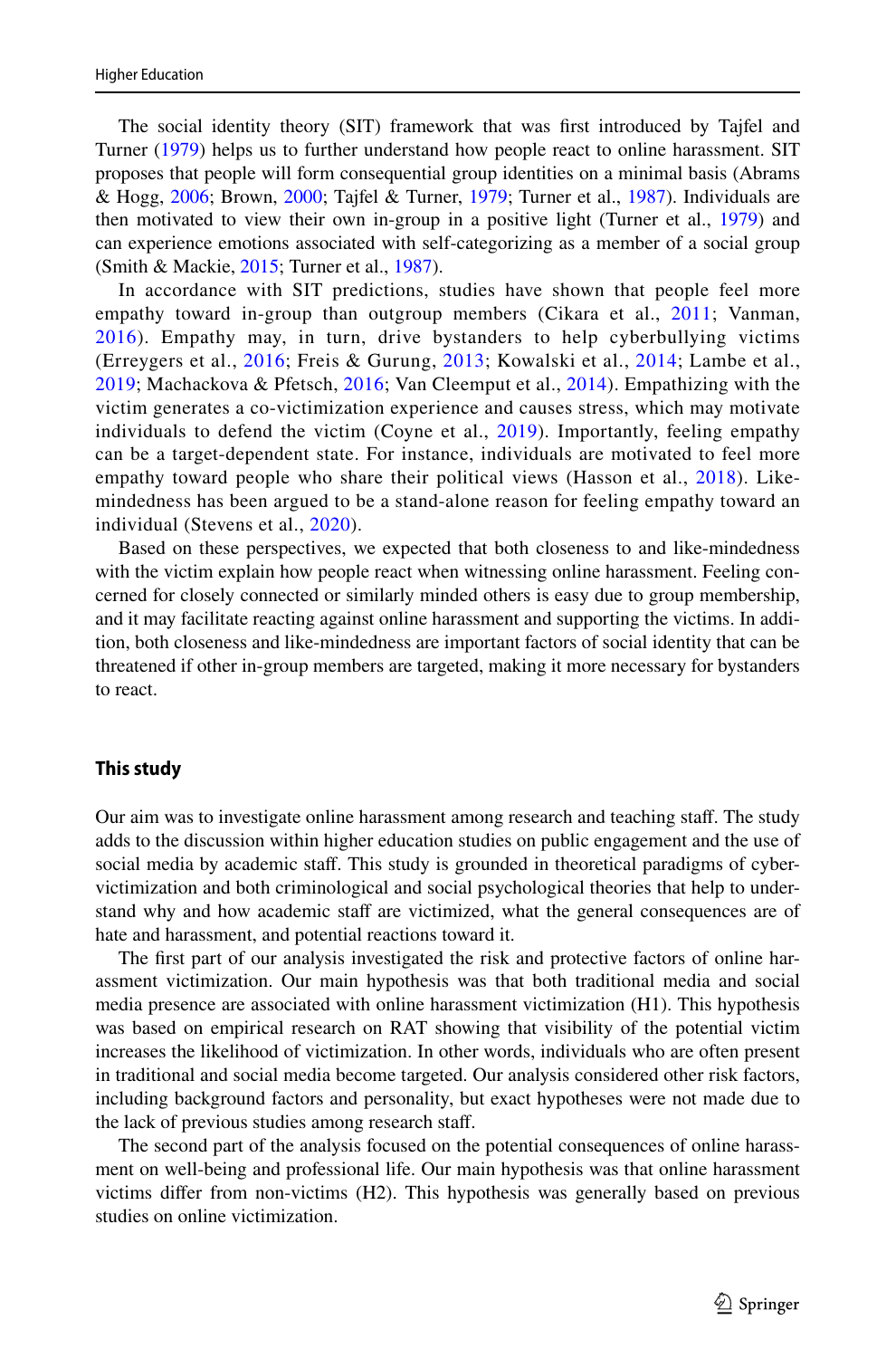The third part of the analysis was based on the experimental design investigating reactions to online harassment. Within our experiment, we investigated whether reactions to a death threat were more severe when the victim was close to or like-minded with the subject. Our hypotheses were preregistered to Open Science Forum (Oksanen et al., [2020b](#page-24-17)). We expected that closeness to the victim would increase both state anxiety (H3a) and the number of suggested countermeasures (H3b). We also expected that like-mindedness with the victim increased both state anxiety (H4a) and the number of suggested countermeasures (H4b).

## **Method**

#### **Participants and procedure**

Participants  $(N=2,492)$  of this study were university research and teaching staff members from five major universities in Finland that were geographically diverse, representing major universities in the southern, western, eastern, and northern parts of the country. Participants were 53.17% female, 46.31% male, and 0.52% other gender, and the mean age was 43.24 years (*SD*=11.21). Participants were sampled based on contact information received from HR departments and university websites. The random sample included half of the university staf from each university. All participants were contacted by email, and the data was collected between 15 April and 5 June 2020. The overall response rate was 50.06%, and 40.79% fnished the survey. Participants who completed the full survey were included in this study. There was no major bias due to the non-response based on the analysis of age and gender distributions. There were slightly more female participants compared to investigated universities (53.17% vs. 48.05%), but the mean age was almost the same (43.24 vs. 43.43 years).

Participants were asked about their experiences with online harassment due to their work. Those who reported victimization during the prior 6 months were asked where the acts took place, whether they knew the perpetrator, whether they reported the actions to someone, and what the consequences of the victimization were. In addition, the survey included background information and measures on personality and well-being. Median response time to the survey was 14:45 min. The survey was conducted in both Finnish and English.

The survey also included a survey experiment that was preregistered to Open Science Forum (Oksanen et al., [2020b\)](#page-24-17). Participants were randomly assigned to one of four different groups and asked to imagine a situation where someone had received a personal death threat on social media after giving a public interview. This between-subject experiment manipulated (a) closeness to the victim (close colleague/unknown person from the same research feld) and (b) like-mindedness (agrees with the interview statements/disagrees with the interview statements). Anxiety and countermeasure reactions were asked of the participants after this. These are explained in the ["Measures"](#page-6-0) section.

Participation was voluntary, and the participants were informed about the study's aims. They were assured that they could stop at any time and delete their information when answering to the survey. The research group administered the data collection. The academic ethics committee of Tampere region in Finland stated (decision 17/2020) that the study protocol did not include any ethical concerns.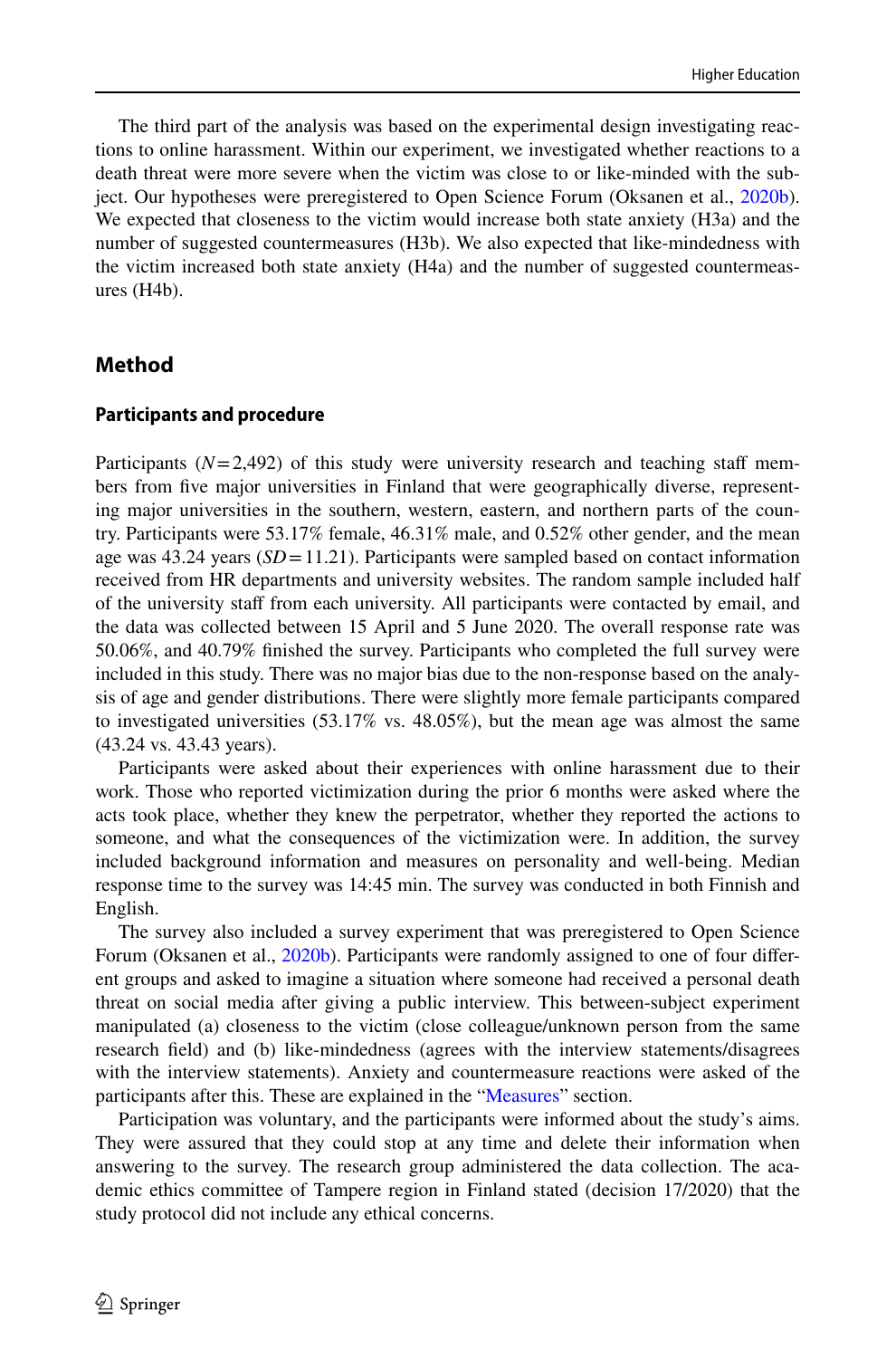## <span id="page-6-0"></span>**Measures**

# **Online harassment victimization**

We measured whether participants had been victims of online harassment during the prior 6 months following situations at their work or because of their work. Participants flled out a 20-item inventory on diferent forms of online hate and harassment, from personal insults (e.g., "attacks against you as a person, your values, or your personal life have been made") to violent threats (e.g., "you have been threatened with violence") (see Appendix Table [5](#page-19-0) for the full list). The response options ranged from "never" to "daily." Some inventory items were based on items of a "cyberbullying at work" survey (Forssell, [2016;](#page-22-16) Oksanen et al., [2020a\)](#page-24-3), and others were from studies investigating online harassment and hate in general (Keipi et al., [2017;](#page-23-0) Reichelmann et al., [2020\)](#page-24-0).

# **Background factors**

Background factors included gender and age. Participants were also asked whether they considered themselves a member of a minority group, whether they had a PhD degree, a long-term contract, and whether they were in a managerial position. The scientifc feld was assessed with a longer list of questions but categorized into fve major groups: natural sciences, engineering and technology, medical and health sciences, humanities, and social sciences.

# **Target availability**

We based target availability measures on RAT and cybervictimization research (Holt & Bossler, [2008;](#page-23-9) Näsi et al., [2017](#page-24-1); Williams, [2016](#page-25-16)). Measures included media appearances asked with the question: "How often are you on TV, radio, or in the newspaper because of your work*?*" A dummy variable was created indicating those who had media appearances at least monthly  $(0=no, 1=yes)$ . We also asked about how often they wrote messages or posted content to the most popular social media sites. A dummy variable was created indicating those who wrote messages or posted content to Facebook, Twitter, Instagram, YouTube, LinkedIn, blogs, or discussion forums on a weekly basis  $(0=no, 1=yes)$ . Victimization by other means was asked with the question: "Have you received abusive or threatening messages through other means than via the internet and social media?" Those who selected victimization via telephone, messages (e.g., text messages), mail, or face-toface were categorized as victims  $(0=$  no victimization by other means,  $1=$  victimization by other means). In addition, we asked whether participants had attacked others with the question: "During the past 6 months, how often have you sent abusive or threatening messages to other people?" Those selecting sometimes or more often were categorized as ofending others  $(0 =$  does not offend others,  $1 =$  has offended others).

# **Personality**

We measured personality traits with a 15-item Big Five inventory (Hahn et al., [2012\)](#page-22-17). Each item had response options from 1 (*strongly disagree*) to 7 (*strongly agree*). For each personality trait, we created a 3-item sum variable ranging from 3 to 21.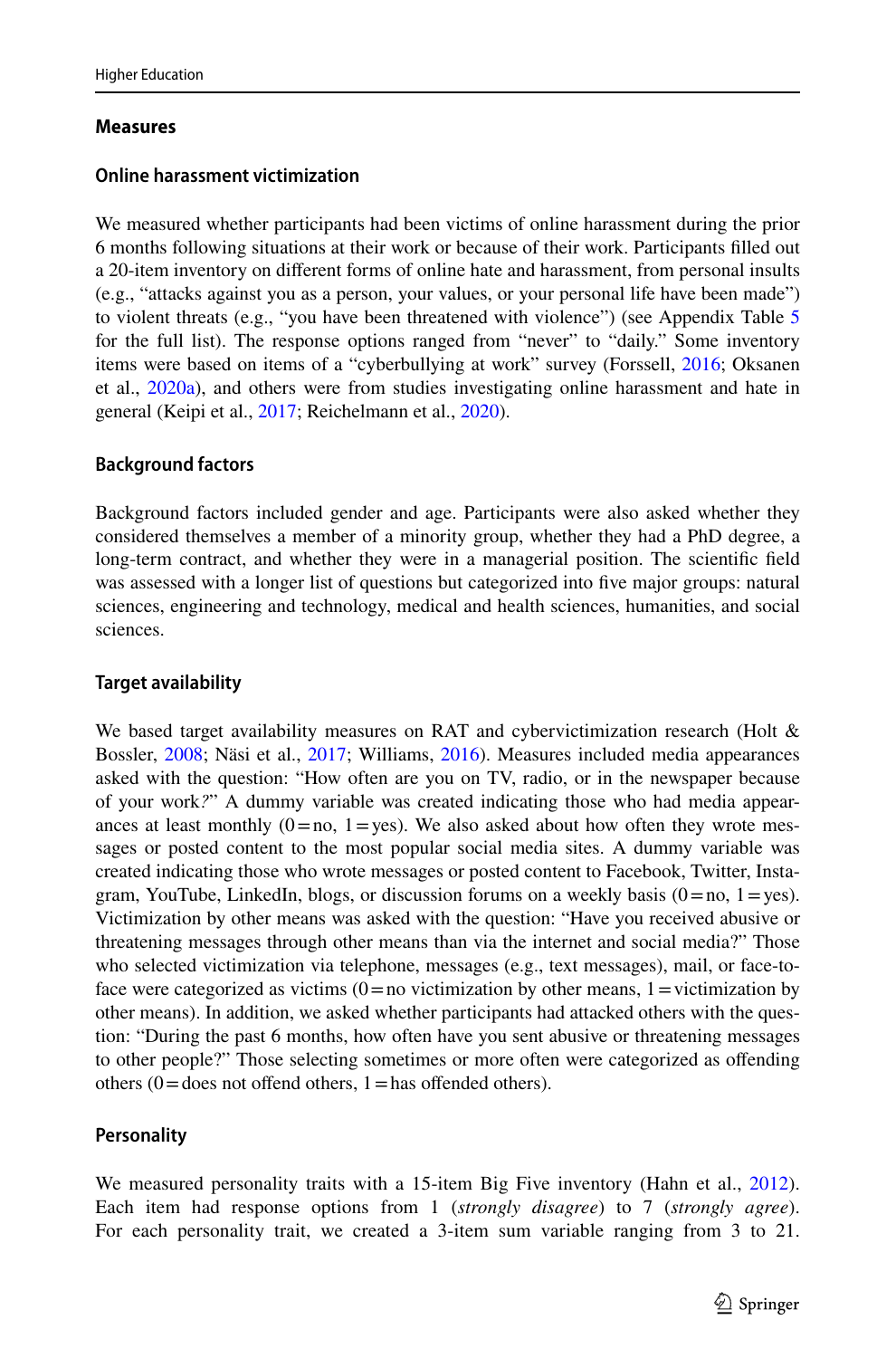Inter-item reliability based on McDonald's omega ranged from acceptable to good: openness ( $\omega$ =0.68), conscientiousness ( $\omega$ =0.55), extroversion ( $\omega$ =0.85), agreeableness ( $\omega$ =0.61), and neuroticism ( $\omega$ =0.79). Impulsivity was measured with the Eysenck Impulsiveness Scale (Eysenck & Eysenck,  $1978$ ). Response options were no (0) and yes (1) for all questions. This measure was recently used and validated in other cybervictimization research (Mikkola et al., [2021](#page-24-8); Zych et al., [2021](#page-26-2)). It showed an acceptable interitem reliability:  $\omega = 0.72$ . The scale ranged from 0 to 5 ( $M = 0.95$ ,  $SD = 1.32$ ), with higher scores indicating higher impulsiveness.

#### **Well‑being**

Our study included several established measures aimed at estimating the general well-being of the participants at work. Work engagement was measured with the Utrech Work Engagement Scale (UWES-9) (Schaufeli & Bakker, [2004](#page-25-17)). The measure showed excellent inter-item reliability:  $\omega = 0.94$ . The scale ranged from 0 to 54  $(M = 42.31, SD = 9.53)$ , with higher scores indicating higher work engagement. Psychological distress was measured with a 12-item general health questionnaire (GHQ-12; Goldberg et al., [1997\)](#page-22-19). The measure showed excellent inter-item reliability:  $\omega$  = 0.87. Likert coding (0–1–2–3) was applied, and the scale ranged from 0 to 36  $(M = 13.08, SD = 5.51)$ , with higher scores indicating higher psychological distress. Self-esteem was measured with a single-item self-esteem scale including a statement: "I have high self-esteem" (Robins et al., [2001](#page-25-18)). The scale ranged from 1 (*not very true of me*) to 7 (*very true of me*;  $M = 5.00$ ,  $SD = 1.40$ ). Generalized trust was measured with the standardized single-item measure: "Generally speaking, would you say that most people can be trusted, or that you can't be too careful in dealing with people?" (Delhey & Newton, [2005](#page-22-20); Uslaner, [2002\)](#page-25-19). The response scale ranged from 1 (*Need to be very careful in dealing with people*) to 7 (*Most people can be trusted*;  $M = 5.10$ ,  $SD = 1.59$ . Perceived social support at work was assessed with a 3-item scale that asked about help and support gained from colleagues, closest supervisor, and employer. All items had response options ranging from 1 (*not at all likely*) to 7 (*very likely*). The scale had a good inter-item reliability,  $\omega = 0.79$ , and a range from 3 to 21 ( $M = 14.97$ ,  $SD = 4.36$ ), with higher scores indicating perceived support at work. All participants were asked a single-item measure about the perceived impact of online harassment on work: "Has the generalization of hostile, harassing, or threatening speech affected your actions as a professional in your own field?" The scale ranged from 1 (*not at all*) to 7 (*very much so*;  $M = 1.90$ ,  $SD = 1.41$ ). Negative impacts of online harassment on the victims were assessed with a trauma screening questionnaire designed to screen PTSD (Brewin et al., [2002\)](#page-21-15). In our adapted 10-item scale, we asked participants to report symptoms occurring at least twice during the past week. The scale had a good inter-item reliability,  $\omega = 0.76$ , and a range from 0 to  $10 (M = 0.90, SD = 1.57).$ 

## **Experiment**

A six-item short-form of the state scale of the Spielberger State—Trait Anxiety Inventory (STAI-6, Marteau & Bekker, [1992\)](#page-24-18) was adapted to measure perceived state anxiety in the experiment after reading the hypothetical scenario on death threats. On average, the interitem reliability of the scale was good in all scenarios ( $M \omega = 0.84$ ; range from 0.81 to 0.85).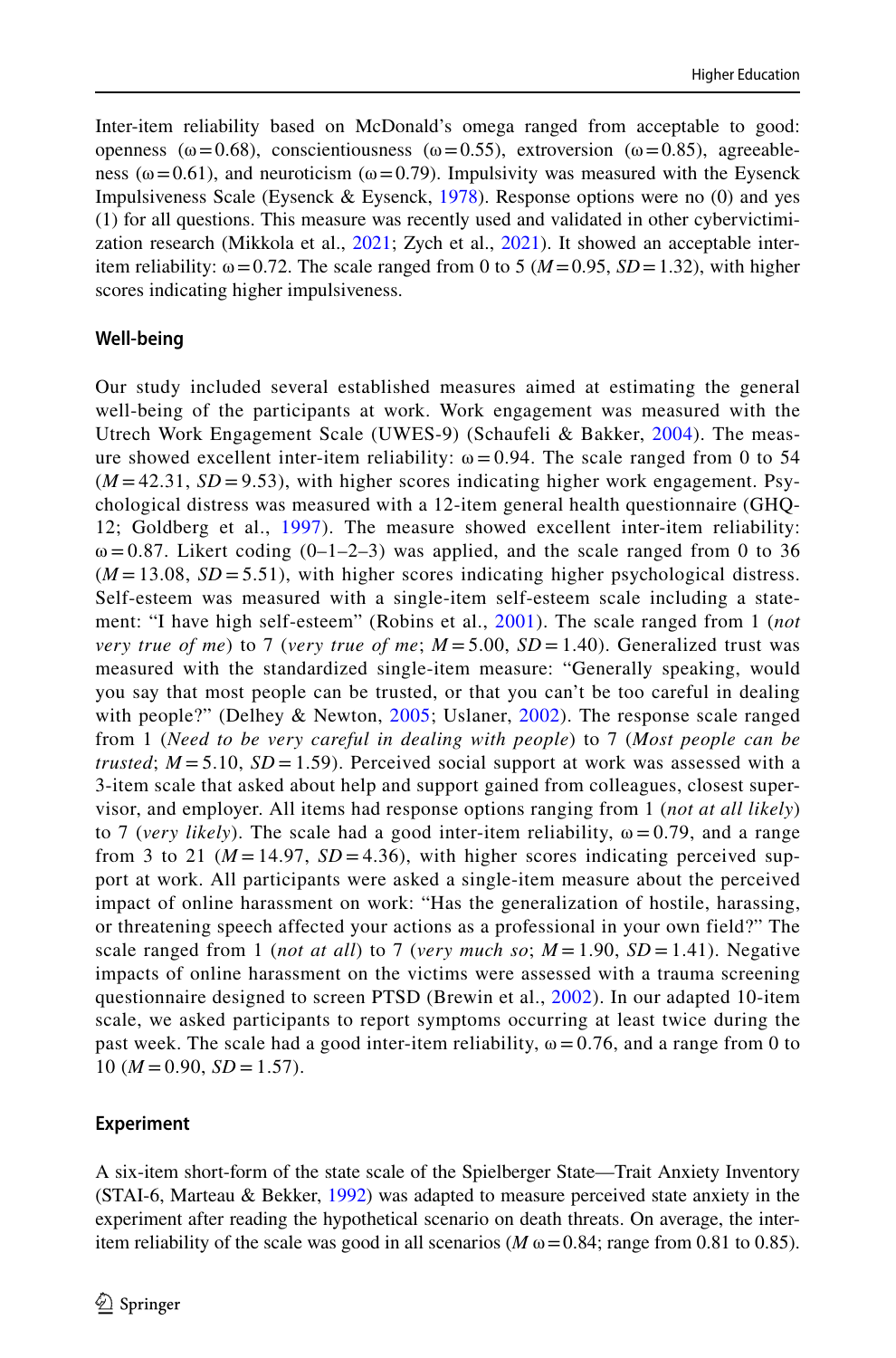|                                                          | & like-minded<br>Group 1 (close<br>victim)                                                                                                                                                                                                       | Group 2 (close & differently minded Group 3 (not close & like-minded<br>victim)                                                                                                                                                                | victim                                                                                                                                                                                                                                                   | Group $4$ (not close $\&$ differently minded<br>victim                                                                                                                                                                                                      |
|----------------------------------------------------------|--------------------------------------------------------------------------------------------------------------------------------------------------------------------------------------------------------------------------------------------------|------------------------------------------------------------------------------------------------------------------------------------------------------------------------------------------------------------------------------------------------|----------------------------------------------------------------------------------------------------------------------------------------------------------------------------------------------------------------------------------------------------------|-------------------------------------------------------------------------------------------------------------------------------------------------------------------------------------------------------------------------------------------------------------|
| Vording                                                  | she will get a death threat person-<br>public interview. You completely<br>agree with the views given in the<br>interview. After the interview he/<br>hink about a situation in which<br>your close colleague gives a<br>media<br>ally on social | public interview. You completely<br>the interview. After the interview<br>disagree with the views given in<br>Think about a situation in which<br>he/she will get a death threat<br>your close colleague gives a<br>personally on social media | field gives a public interview. You<br>completely agree with the views<br>threat personally on social media<br>an unknown person from your<br>interview he/she will get a death<br>given in the interview. After the<br>Think about a situation in which | completely disagree with the views<br>field gives a public interview. You<br>threat personally on social media<br>an unknown person from your<br>interview he/she will get a death<br>given in the interview. After the<br>Think about a situation in which |
|                                                          | 593                                                                                                                                                                                                                                              | 88                                                                                                                                                                                                                                             | 612                                                                                                                                                                                                                                                      | $\overline{\omega}$                                                                                                                                                                                                                                         |
| M(SD) anxiety                                            | 30.97 (7.57)                                                                                                                                                                                                                                     | 31.53 (7.31)                                                                                                                                                                                                                                   | 28.64 (7.65)                                                                                                                                                                                                                                             | 28.88 (7.12)                                                                                                                                                                                                                                                |
| $M$ (SD) suggested $2.33$ (1.12)<br>countermeas-<br>ures |                                                                                                                                                                                                                                                  | 2.42(1.21)                                                                                                                                                                                                                                     | 2.20 (1.03)                                                                                                                                                                                                                                              | 2.23 (1.10)                                                                                                                                                                                                                                                 |
|                                                          |                                                                                                                                                                                                                                                  |                                                                                                                                                                                                                                                |                                                                                                                                                                                                                                                          |                                                                                                                                                                                                                                                             |

<span id="page-8-0"></span>**Table 1** Descriptive overview of four experimental groups  $(n = 2,490)$ **Table 1** Descriptive overview of four experimental groups (*n*=2,490)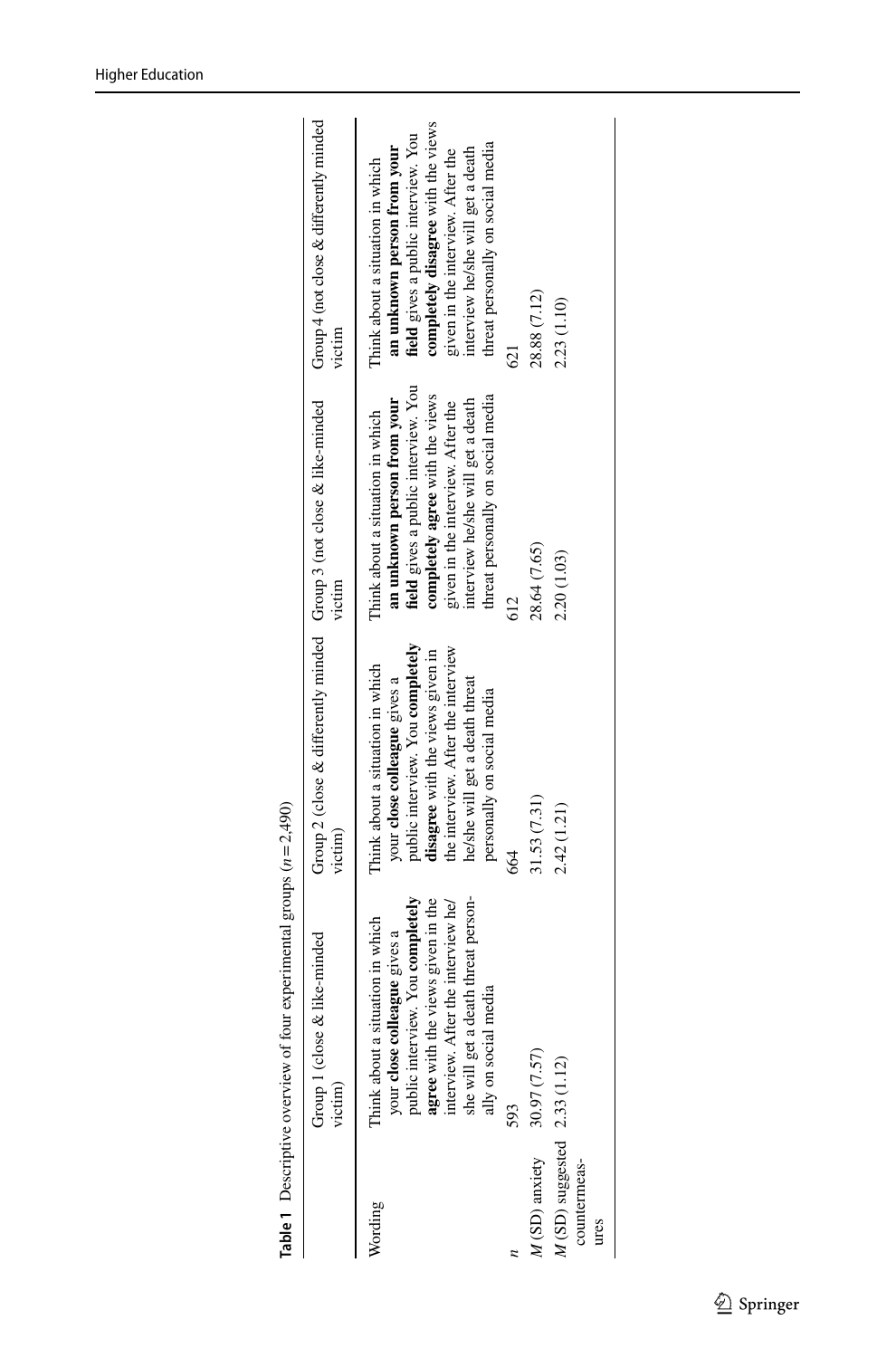The scale had a range from 6 to 42. Participants were also asked several questions about the 10 countermeasures they would suggest to the victim, for example, blocking the perpetrator, turning to counseling, and reporting the incident to the police (see Appendix [2](#page-20-0) for the full list). Table [1](#page-8-0) reports the exact wording given for each experimental group and the means of their anxiety and reaction scores.

#### **Statistical analyses**

We conducted all analyses with Stata 16. Descriptive methods were used to provide the data's general characteristics and to investigate diferences between victims and nonvictims and diferent types of victims. Statistical signifcances were tested with the chi squared test  $(\chi^2)$  for categorical variables and the 2-tailed *t*-test for continuous variables. We also reported efect sizes with Cramér's V for categorical variables and Cohen's d for continuous variables.

Regression models further investigated the associations. Our frst goal was to analyze with logistic regression those who were victims of online harassment. We reported odd rations (OR), their 95% confdence intervals, average marginal efects, and *p*-values for statistical signifcance. Average marginal efects (AME) indicate how much the likelihood of the investigated phenomenon increases when the independent variable increases by one unit. AME coefficients are hence often more concrete than standard odds ratios and are more reliable when comparing results from diferent logistic models (Mood, [2010](#page-24-19)). Model statistics included pseudo coefficients of determination (Cragg-Uhler/Nagelkerke pseudo  $R^2$ ). Assumptions of logistic regression were met, and we did not find issues with multicollinearity.

Ordinary least squares regression was used for the analysis of work engagement, psychological distress, self-esteem, generalized trust, perceived social support, and perceived impact of online harassment on work. These were all used separately as dependent variables. We first investigated the differences between victims and nonvictims ( $n = 2479$ ) and then differences between different types of victims ( $n = 744$ ). All models were adjusted for gender, age, scientific field, education, contract type, managerial position, and minority status. For model estimation reasons, those identifying as other gender were dropped from the regression models. We reported unstandardized regression coefficients (B) and their robust Huber–White standard errors (B SE), standardized beta coefficients  $(\beta)$ , and *p*-values. Robust standard errors were used due to the heteroskedasticity of residuals. We also tested other assumptions of OLS and found no issues that could cause bias to the results.

For analyzing the experiment's results, we used analysis of variances (ANOVA). Bartlett's test for equality of variances showed no issues with manipulated factors in state anxiety. In terms of the analysis of suggested countermeasures, issues were found with unequal variance. We solved the issue with square root transformation of the suggested countermeasures variable. Our sample size was large  $(N=2,492)$ , and for this reason, we were not concerned with minor violations to normality in general. With larger sample sizes, the issue of assumption of normality is not considered crucial (Tabachnick & Fidell, [2013;](#page-25-20) Waternaux, [1976](#page-25-21)). All experimental groups were relatively equal in size. We reported the degrees of freedom (df), mean squares (MS), *F*-test value (F), statistical signifcance (*p*), and partial eta-squared  $(\eta^2$ <sub>p</sub>).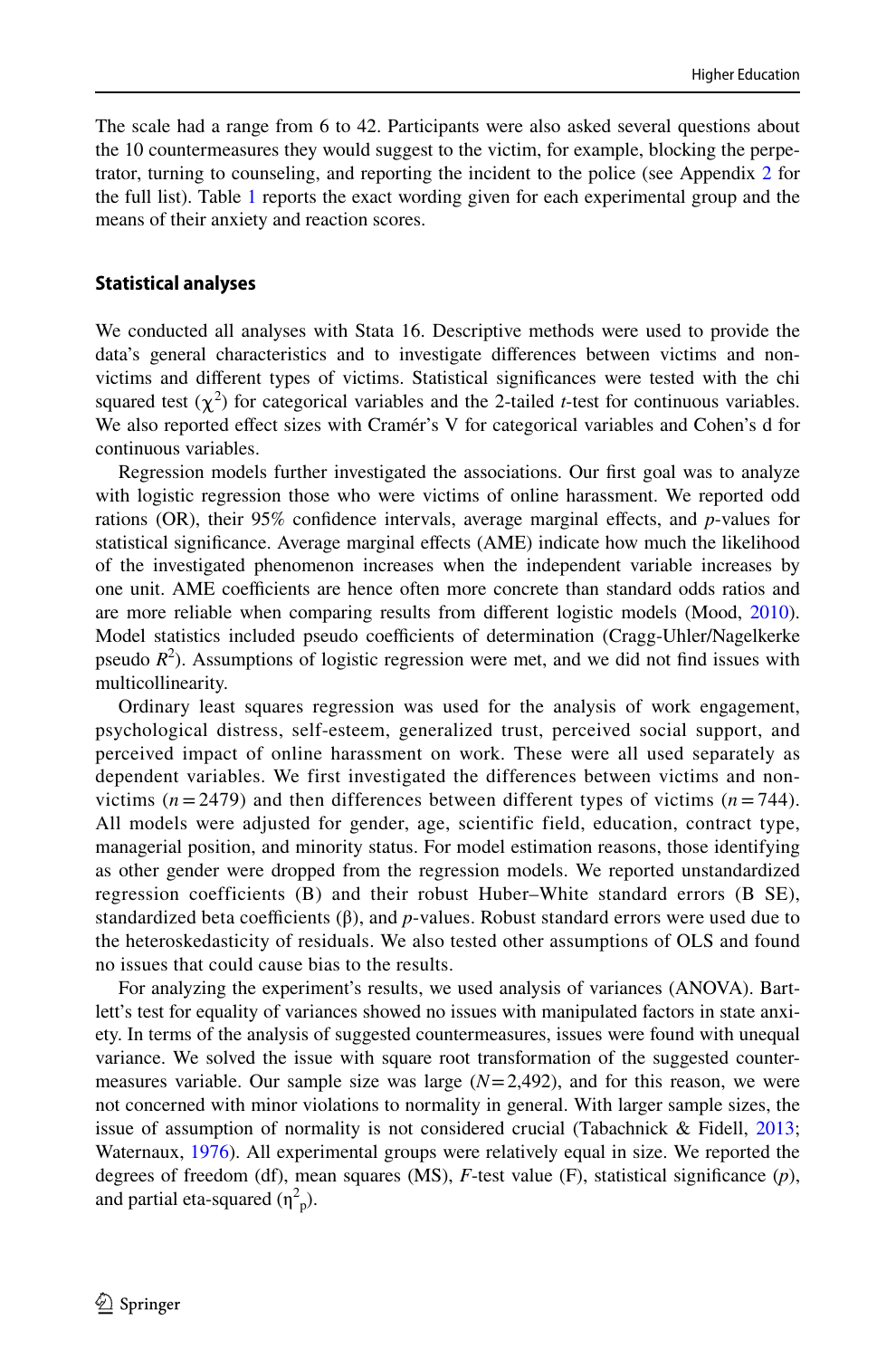# **Results**

#### **Characteristics of online harassment victims**

Among university research and teaching staff participants  $(N=2,492)$ , 30.06%  $(n=749)$ reported exposure to online harassment at least sometimes during the prior 6 months. The prevalence of victimization ranged from 27.09 to 31.84% in fve universities, but the differences between universities were not statistically signifcant. The percentage of those reporting monthly victimization was 5.18%, and 1.18% reported weekly victimization during the investigated period.

The most common forms of online harassment involved excessive criticism going beyond normal critique (16.69%), receiving ofending and angry messages (15.97%), and attacks against participants as persons (13.76%). Notably, relatively many reported clearer cut victimization to things such as identity theft  $(1.36\%)$ , violent threat  $(2.81\%)$ , and death threat (0.96%). Those victimized ( $n=749$ ) reported, on average, victimization to four asked categories (*M*=3.89, *SD*=2.94).

Women reported more commonly than men that they were underestimated or criticized online because of their gender (13.51% vs. 5.20%,  $\chi^2$ =48.90, *p*<0.001) and that they were sexually harassed online (8.00% vs. 2.69%,  $\chi^2$  = 33.36, *p* < 0.001). Men reported more often than women that they were attacked online because of their religion or ideology  $(7.97\% \text{ vs. } 5.13\%, \chi^2 = 8.24, p = 0.004).$ 

Out of the victims of online harassment, 42.99% knew the perpetrators, 33.11% did not know the perpetrators (but they were using their own names), and 23.90% said that ofenders used pseudonyms or were otherwise unknown to the participant. In 17.76% (*n*=133) of the cases, the perpetrator was a member of the respondent's work community at their university.

Out of the victims, only 16.29% reported the event to their supervisors and 3.34% to the police. We asked about several reasons why the victims did not report the acts to the police: 76.10% of them considered that the act was not serious enough. In addition, out of victims 22.79% stated that they did not believe anything would have been done to the case.

It is remarkable that almost half (45.95%) of those who had been threatened with violence considered the act to be not serious enough to report it to police. The same is valid for victims of other types of online harassment. For example, 47.06% of identity theft victims considered the act not serious enough to report it to police.

#### **Comparison of victims and non‑victims**

Comparisons of victims and non-victims are portrayed in Table [2](#page-11-0). The results showed that there were no statistically signifcant diferences between genders. Age was only signifcant in the descriptive findings  $(\chi^2[2] = 29.77, p < 0.001, V = 0.11)$ , but not in the full logistic model (Cragg-Uhler pseudo- $R^2$  = 0.203). Those with minority identity status reported more victimization in the descriptive findings  $(\chi^2[2] = 14.95, p < 0.001, V = 0.08)$  and in the full logistic model (OR=1.55, AME=0.078,  $p=0.001$ ). Descriptive findings also showed differences between scientific fields  $(\chi^2[4] = 46.32, p < 0.001, V = 0.14)$ . Victimization was particularly high among social scientists and humanists. Of the social scientists, 37% reported victimization. In the full model adjusting the number of factors, they reported on average 9% higher victimization than the reference group of natural scientists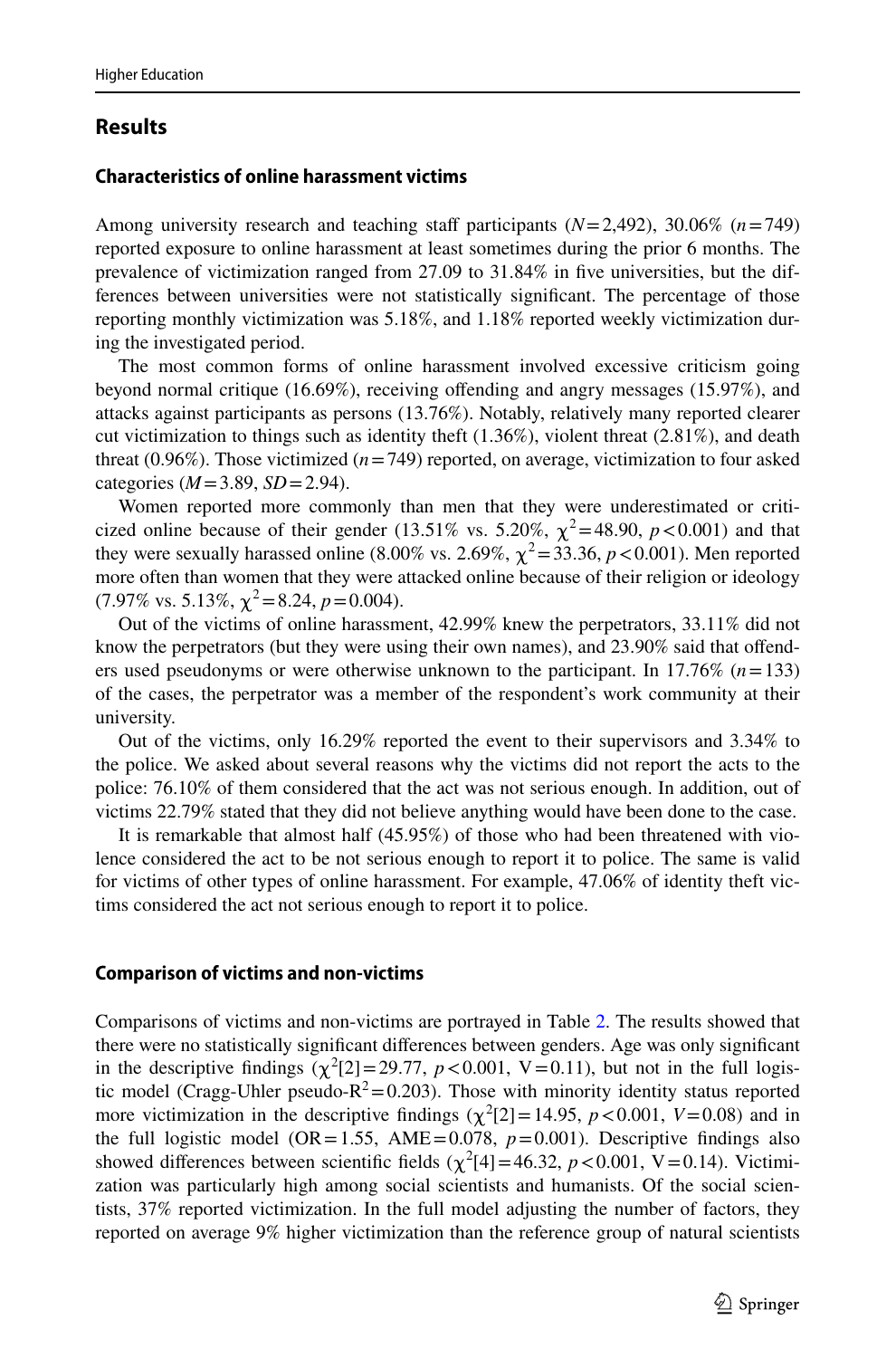<span id="page-11-0"></span>

|                      | Victim   |           |                  |          |         | Logistic model |                             |      |                 |              |
|----------------------|----------|-----------|------------------|----------|---------|----------------|-----------------------------|------|-----------------|--------------|
|                      | n (no)   | $\%$ (no) | n(yes)           | $%$ yes) | U       | $\alpha$       | 95%                         | J    | <b>AME</b>      | U            |
| Background           |          |           |                  |          |         |                |                             |      |                 |              |
| Gender               |          |           |                  |          | 0.190   |                |                             |      |                 |              |
| Male                 | 827      | 71.66     | 327              | 28.34    |         | ref            | ref                         | ref  | ref             | ref          |
| Female               | 908      | 68.53     | 417              | 31.47    |         | 1.03           | 0.83                        | 1.27 | 0.005           | 0.798        |
| Other                | $\infty$ | 61.54     | $\mathbf{v}$     | 38.46    |         |                |                             |      |                 |              |
| Age                  |          |           |                  |          | 0.001   |                |                             |      |                 |              |
| $> 50$               | 449      | 63.33     | 260              | 36.67    |         | ref            | ref                         | ref  | ref             | ref          |
| $31 - 50$            | 1,025    | 70.98     | 419              | 29.02    |         | 0.91           | 0.61                        | 1.37 | $-0.017$        | 0.653        |
| $\leq 30$            | 269      | 79.35     | $\overline{70}$  | 20.65    |         | 0.83           | 0.65                        | 1.05 | $-0.033$        | 0.125        |
| Minority identity    |          |           |                  |          | 0.001   |                |                             |      |                 |              |
| $\mathsf{S}$         | 1,517    | 71.42     | 607              | 28.58    |         | ref            |                             | ref  | ref             | ref          |
| Yes                  | 226      | 61.41     | 142              | 38.59    |         | 1.55           | ref<br>1.20                 | 2.00 | $0.078\,$       | 0.001        |
| Scientific field     |          |           |                  |          | 0.001   |                |                             |      |                 |              |
| Natural sciences     | 578      | 77.69     | 166              | 22.31    |         | ref            |                             | ref  |                 |              |
| Engineering and tech | 217      | 73.31     | 79               | 26.69    |         | $\ddot{4}$     | $\frac{m}{5}$ $\frac{m}{2}$ | 2.01 | ref<br>$10.063$ | ref $10.035$ |
| Medical & health sci | 265      | 71.24     | 107              | 28.76    |         | 1.23           | 0.90                        | 1.68 | 0.035           | 0.187        |
| Humanities           | 251      | 63.87     | 142              | 36.13    |         | 1.50           | $1.10$<br>$1.26$            | 2.03 | 0.070           | 0.009        |
| Social sciences      | 432      | 62.88     | 255              | 37.12    |         | 1.63           |                             | 2.12 | 0.087           | 0.001        |
| PhD degree           |          |           |                  |          | < 0.001 |                |                             |      |                 |              |
| $\frac{1}{2}$        | 672      | 78.05     | 89               | 21.95    |         | ref            |                             | ref  | ref             | ref          |
| Yes                  | 1,071    | 65.67     | 560              | 34.33    |         | 1.57           | ref<br>1.22                 | 2.02 | 0.079           | 0.001        |
| Long-term contract   |          |           |                  |          | 0.003   |                |                             |      |                 |              |
| ž                    | 1,045    | 72.27     | $\overline{401}$ | 27.73    |         | ref            | ref                         | ref  | ref             | ref          |
| Yes                  | 698      | 66.73     | 348              | 33.27    |         | 0.88           | 0.71                        | 1.10 | $-0.022$        | 0.274        |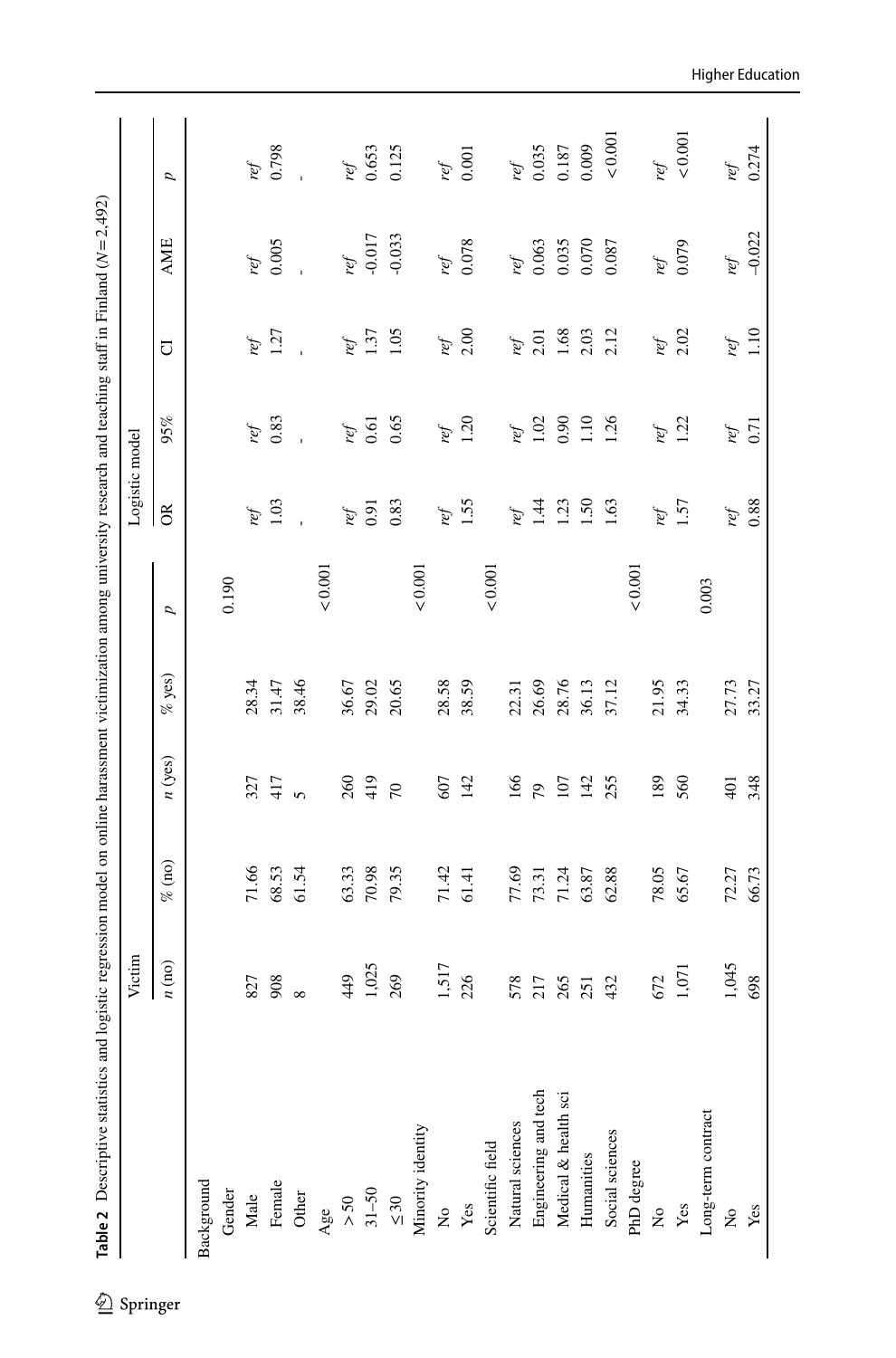| Table 2 (continued)       |               |                            |                           |                     |                       |                 |                      |                |            |                                                                             |
|---------------------------|---------------|----------------------------|---------------------------|---------------------|-----------------------|-----------------|----------------------|----------------|------------|-----------------------------------------------------------------------------|
|                           | Victim        |                            |                           |                     |                       | Logistic model  |                      |                |            |                                                                             |
|                           | n (no)        | $\%$ (no)                  | n(yes)                    | % yes)              | p                     | $\alpha$        | 95%                  | J              | <b>AME</b> | p                                                                           |
| Managerial position       |               |                            |                           |                     | &0.001                |                 |                      |                |            |                                                                             |
| $\mathsf{S}^{\mathsf{o}}$ | 1,388         |                            | 514                       |                     |                       | ref             | ref                  | ref            | ref        | ref                                                                         |
| Yes                       | 355           | $72.98$<br>60.17           | 235                       | 27.02<br>39.83      |                       | 1.41            | 1.10                 | 1.79           | 0.060      | 0.006                                                                       |
| Target availability       |               |                            |                           |                     |                       |                 |                      |                |            |                                                                             |
| Media appearances monthly |               |                            |                           |                     | 0.001                 |                 |                      |                |            |                                                                             |
| $\frac{1}{2}$             | 1,697         |                            | 659                       |                     |                       | ref             | ref                  | ref            | ref        | ref                                                                         |
| Yes                       | $\frac{4}{6}$ | $\frac{72.03}{33.82}$      | $\infty$                  | 27.97<br>66.18      |                       | 2.87            | 1.91                 | 4.31           | 0.187      | 0.001                                                                       |
| Weekly some postings      |               |                            |                           |                     | 0.001                 |                 |                      |                |            |                                                                             |
| ż                         | 1,208         | 77.29                      | 355                       |                     |                       | ref             |                      | ref            | ref        | ref                                                                         |
| Yes                       | 535           | 57.59                      | 394                       | 22.71<br>42.41      |                       | 2.12            | ref<br>1.74          | 2.57           | 0.133      | 0.001                                                                       |
| Victim by other means     |               |                            |                           |                     | 0.001                 |                 |                      |                |            |                                                                             |
| $\mathsf{S}^{\mathsf{O}}$ | 1,514         | 74.99                      | 505                       |                     |                       | ref             |                      | ref            | ref        | ref                                                                         |
| Yes                       | 229           | 48.41                      | 244                       | 25.01<br>51.59      |                       | 2.64            | ref<br>$2.10$        | 3.32           | 0.172      | $< 0.001$                                                                   |
| Has offended others       |               |                            |                           |                     | 0.001                 |                 |                      |                |            |                                                                             |
| $\frac{1}{2}$             | 1,735         | 70.39                      | 730                       | 29.61               |                       | ref             | ref                  | ref            | ref        | ref                                                                         |
| Yes                       |               | 29.63                      | $\overline{19}$           | 70.37               |                       | 5.71            | 2.22                 | 14.74          | 0.309      | 0.001                                                                       |
| Personality               | $M$ (no)      | $\mathrm{SD}$ (no)         |                           | $\mathrm{SD}$ (yes) |                       |                 |                      |                |            |                                                                             |
| Openness                  | 15.26         | 3.32<br>3.13               | M (yes)<br>16.17<br>14.82 | 3.08                | 0.001                 | $\overline{50}$ |                      | 60.1           | 0.009      |                                                                             |
| Conscientiousness         | 14.48         |                            |                           | 3.22                | 0.014                 | 1.02            | $\frac{1.02}{0.98}$  | 1.05           | 0.003      |                                                                             |
| Extroversion              | 12.80         |                            | 13.86                     | 4.09                |                       | 1.01            |                      | 1.04           | $0.002$    |                                                                             |
| Agreeableness             | 15.27         | $4.35$<br>$2.96$<br>$4.05$ | 14.96<br>12.16            | 3.06                | $\frac{0.001}{0.015}$ | 0.96            | 0.95<br>0.95<br>0.97 | $\overline{5}$ | $-0.006$   | $\begin{array}{l} 0.001 \\ 0.331 \\ 0.406 \\ 0.032 \\ 0.880 \\ \end{array}$ |
| Neuroticism               | 12.47         |                            |                           | 4.05                | 0.077                 | 1.00            |                      | 1.02           | 0.000      |                                                                             |
| Impulsivity               | 0.85          | 1.24                       | 1.18                      | 1.46                | 0.001                 | 1.14            | 1.06                 | 1.23           | 0.023      | $<\!0.001$                                                                  |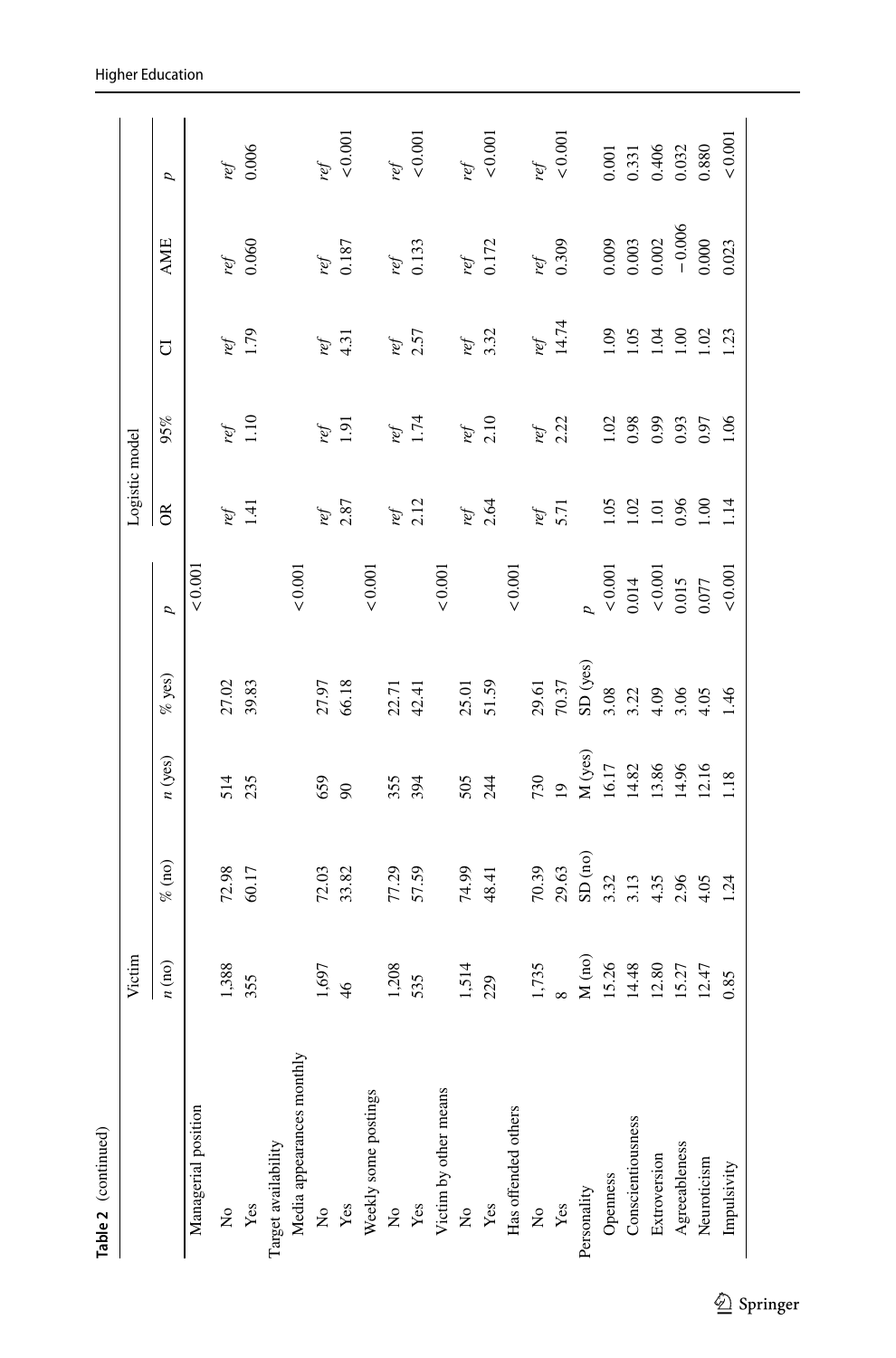$(AME = 0.087, p < 0.001)$ . Those having a PhD degree reported higher victimization than others in both the descriptive analysis  $(\chi^2[1] = 41.11, p < 0.001, V = 0.13)$  and logistic model (OR = 1.57, AME =  $0.079$ ,  $p < 0.001$ ). Those in managerial positions reported higher victimization in both the descriptive analysis ( $\chi^2$ [1] = 35.13, *p* < 0.001, V = 0.12) and logistic model (OR = 1.41, AME = 0.060,  $p = 0.006$ ).

Analysis of target availability factors in Table [2](#page-11-0) shows that monthly media appearances and weekly social media postings were strongly associated with being a victim  $(p<0.001)$  in both descriptive analyses and the full logistic model. For example, twothirds of the participants who had monthly appearances in the media reported online harassment victimization, while less than a third of those who did not have monthly appearances in the media were targeted  $(\chi^2[1] = 89.28, p < 0.001, V = 0.19)$ . They were also more likely to be victims than others based on the full model ( $OR = 2.87$ ,  $AME = 0.187, p < 0.001$ ). Similar effect sizes were found for weekly social media postings in the descriptive analyses  $(\chi^2[1] = 107.55, p < 0.001, V = 0.21)$  and full logistic model (OR=2.12, AME=0.133,  $p < 0.001$ ). Victims of online harassment also reported signifcantly more victimization by other means, such as telephone or faceto-face, based on descriptive findings  $(\chi^2[1] = 128.72, p < 0.001, V = 0.23)$  and the full model (OR = 2.64, AME = 0.172,  $p < 0.001$ ). Those participants who reported offending others  $(n=27, 1.08\%$  out of all participants) had a very high likelihood of personal victimization, and over 70% of them were victims  $(\chi^2[1] = 21.10, p < 0.001, V = 0.09)$ . In the full adjusted model, they had on average a 31% higher rate of victimization than those not offending others  $(AME = 0.309, p < 0.001)$ .

The analysis of personality in Table [2](#page-11-0) shows evidence that impulsivity was linked to online harassment victimization in the descriptive analysis  $(t[2490] = 5.72$ ,  $p < 0.001$ ,  $d = 0.25$ ). In the full logistic model, impulsivity was also associated with online harassment victimization  $(OR = 1.14, AME = 0.02, p < 0.001)$ . Analysis of Big Five personality traits showed that higher openness  $(t[2490] = 6.35, p < 0.001$ ,  $d=0.28$ ), higher conscientiousness ( $t$ [2490] = 2.47,  $p = 0.014$ ,  $d = 0.11$ ), higher extroversion (t[2490] = 5.69,  $p < 0.001$ , d = 0.25), and lower agreeableness (t[2490] = 2.43,  $p=0.015$ ,  $d=0.11$ ) were associated with online harassment victimization. Out of these, only higher openness ( $OR = 1.05$ ,  $AME = 0.009$ ,  $p = 0.001$ ) and lower agreeableness (OR = 0.96, AME = 0.006,  $p = 0.032$ ) were associated with online harassment victimization in the full model.

The comparison of victims, non-victims, and diferent types of victims is reported in Table [3](#page-14-0). Descriptive analysis based on *t*-tests showed that victims of online harassment reported higher psychological distress  $(t[2490] = 2.52, p = 0.012, d = 0.11)$ , higher selfesteem  $(t[2490] = 2.46, p = 0.014, d = 0.11)$ , lower generalized trust  $(t[2490] = 2.91$ ,  $p=0.004$ ,  $d=0.13$ ), and low perceived social support at work  $(t[2490]=6.18$ ,  $p < 0.001$ ,  $d = 0.27$ ). The victims believed that hostile, harassing, or threatening speech had affected their actions as professionals  $(t[2490]=3.08, p=0.002, d=0.13)$ . Regression models further investigated the diferences between victims and non-victims while adjusting for gender, age, scientific field, education, contract type, supervisory position, and minority status. The results showed that victims of online harassment reported higher psychological distress ( $\beta$ =0.07, *p*=0.001), lower generalized trust ( $\beta = -0.08$ ,  $p < 0.001$ ), and low perceived social support at work ( $\beta = -0.11$ ,  $p < 0.001$ ).

Table [3](#page-14-0) includes an analysis of online harassment victims whose cases had the perpetrators coming from outside and inside the work community. Those victims whose perpetrators came from the university community reported higher PTSD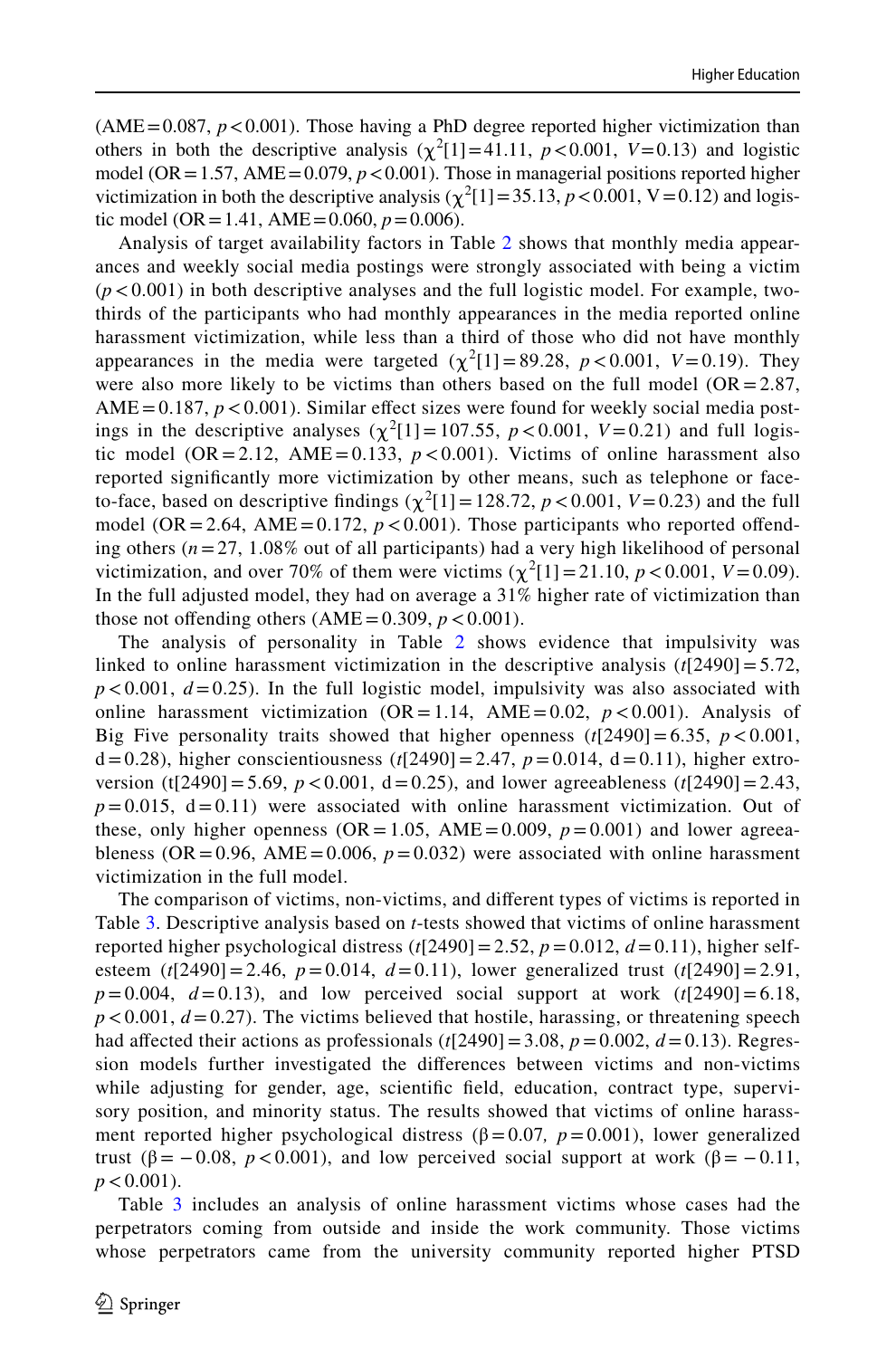<span id="page-14-0"></span>

| All $(N=2,492)$                                 | Victim of harassment or hate              |       |        |              |                                         | Effects for victims in models $(n=2,479)$ |               |
|-------------------------------------------------|-------------------------------------------|-------|--------|--------------|-----------------------------------------|-------------------------------------------|---------------|
|                                                 | ż                                         | Yes   |        | $\mathbf{r}$ | SE(B)                                   |                                           |               |
| Work engagement                                 | 42.19                                     | 42.61 | 0.316  | $-0.43$      | 0.43                                    | $-0.02$                                   | 0.315         |
| Psychological distress                          | 12.89                                     | 13.50 | 0.012  | 0.86         | 0.24                                    | 0.07                                      | ${}_{0.001}$  |
| Self-esteem                                     | 4.96                                      | 5.11  | 0.014  | 0.06         | 0.06                                    | 0.02                                      | 0.334         |
| Generalized trust                               | 5.17                                      | 4.96  | 0.004  | $-0.28$      | 0.07                                    | $-0.08$                                   | $<0.001$      |
| Perceived social support                        | 15.32                                     | 14.15 | 0.001  | $-1.01$      | 0.20                                    | $-0.11$                                   | ${}_{<0.001}$ |
| Perceived impact of hate and harassment on work | 1.84                                      | 2.03  | 0.002  | 0.11         | 0.06                                    | 0.04                                      | 0.091         |
| Among victims $(n = 749)$                       | Perpetrator from the University community |       |        |              | Effects for victims in models $(n=744)$ |                                           |               |
|                                                 | ż                                         | Yes   |        |              | SE(B)                                   |                                           |               |
| PTSD                                            | 0.73                                      | 1.71  | 0.001  | 0.95         | 0.19                                    | 0.23                                      | ${}_{0.001}$  |
| Work engagement                                 | 42.99                                     | 40.85 | 0.024  | $-2.31$      | 1.02                                    | $-0.09$                                   | 0.024         |
| Psychological distress                          | 13.52                                     | 13.39 | 0.809  | $-0.42$      | 0.59                                    | $-0.03$                                   | 0.474         |
| Self-esteem                                     | 5.14                                      | 4.94  | 0.134  | $-0.16$      | 0.15                                    | $-0.04$                                   | 0.275         |
| Generalized trust                               | 5.01                                      | 4.76  | 0.106  | $-0.23$      | 0.16                                    | $-0.06$                                   | 0.155         |
| Perceived social support                        | 14.37                                     | 13.12 | 0.005  | $-1.29$      | 0.47                                    | $-0.11$                                   | 0.006         |
| Perceived impact of hate and harassment on work | 1.91                                      | 2.57  | &0.001 | 0.62         | 0.17                                    | 0.16                                      | 0.001         |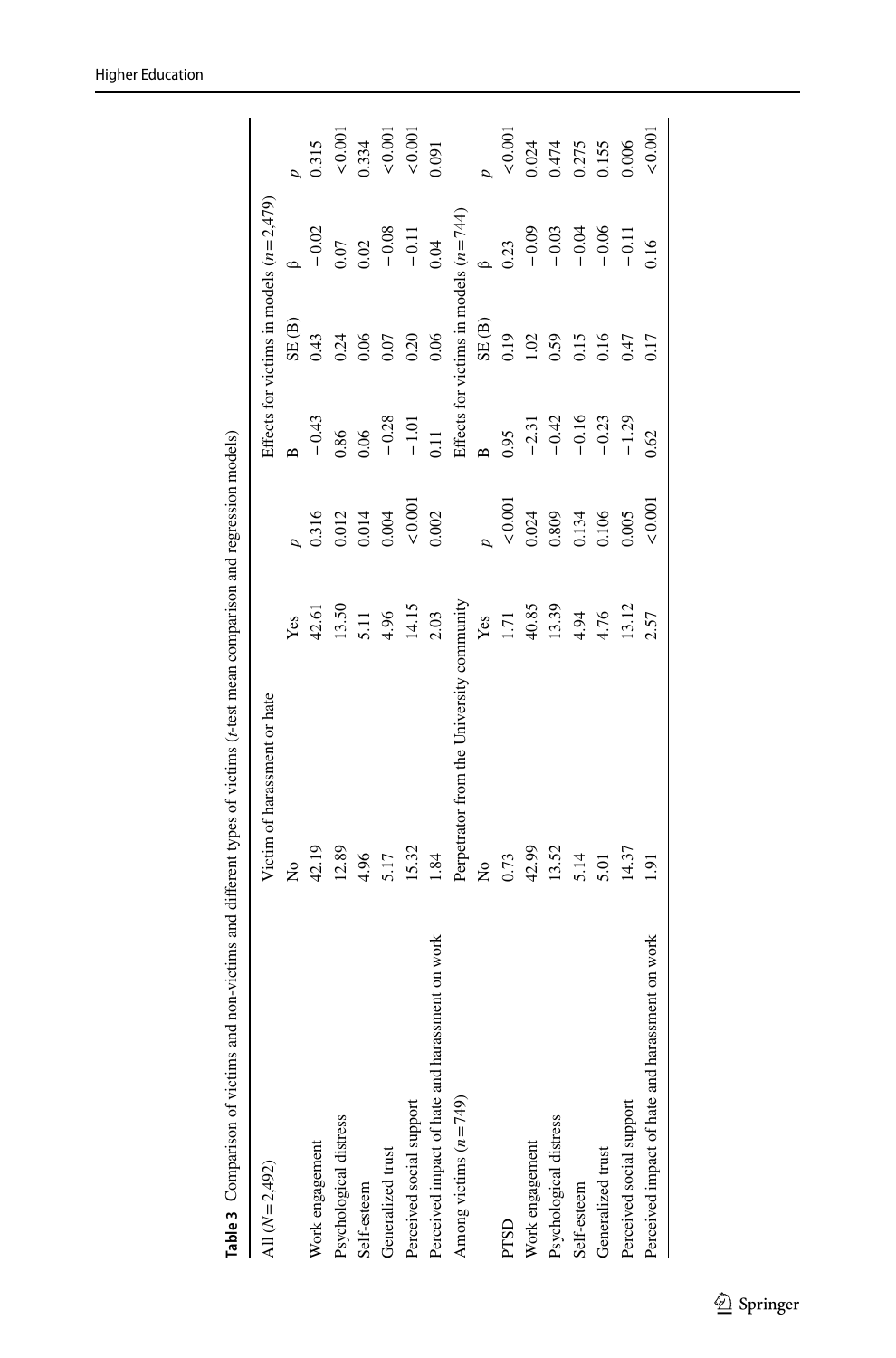scores ( $t[2490] = 6.76$ ,  $p < 0.001$ ,  $d = 0.65$ ), lower work engagement ( $t[2490] = 2.26$ , *p*=0.024, *d*=0.22), lower perceived social support (*t*[2490]=2.81, *p*=0.005,  $d = 0.27$ ), and a higher perceived impact of online harassment on work ( $t$ [2490] = 4.73,  $p < 0.001$ ,  $d = 0.45$ ). The same factors remained statistically significant in the regression models adjusting for gender, age, scientifc feld, education, contract type, supervisory position, and minority status. The results showed that victims whose perpetrators came from the university community reported higher PTSD scores (β=0.23*,*   $p < 0.001$ ), lower work engagement ( $\beta = -0.09$ ,  $p = 0.024$ ), lower perceived social support at work ( $\beta = -0.11$ ,  $p = 0.006$ ), and higher perceived impact of online harassment on work  $(\beta = 0.16, p < 0.001)$ .

#### **Reactions to death threat in the experiment**

The last part of our analysis used an experiment involving a hypothetical death threat to another person. Participants were asked how anxious they felt about the situation and what kind of recommendations they would give to the person facing a death threat. Manipulated factors were closeness and like-mindedness to the victim. Descriptive results on the group differences are reported in Table [1](#page-8-0) and show that groups 1 and 2 involving a close victim reported higher anxiety and a number of suggested countermeasures than groups 3 and 4 involving not being close to the victim. The oneway ANOVA results for the four groups showed statistically signifcant diferences between groups on analysis of anxiety  $(F[3,2489] = 24.47, p < 0.001)$  and reactions  $(F[3,2489]=4.39, p=0.004)$ . A pairwise comparison of means using Tukey's honest signifcant diference test indicated that groups involving being close to the victim reported higher anxiety and number of countermeasures than groups involving not being close to the victim.

A two-way ANOVA was run to analyze the efect of closeness (close vs. not close) and like-mindedness (like-minded vs. non-like-minded). Results are reported in Table [4.](#page-15-0) Participants expressed higher anxiety when the victim was close to them  $(F[1,2486] = 70.35, p < 0.001)$ , and they suggested more countermeasures  $(F[1,2486] = 10.57, p = 0.001)$ . Like-mindedness did not have any effect in the analyses. The effect sizes  $(\eta_p^2)$  of the suggested countermeasures were below 0.01 and could be considered very weak.

|                           | Anxiety |               |      |                  |            | Recommendations |      |                |                  |                |
|---------------------------|---------|---------------|------|------------------|------------|-----------------|------|----------------|------------------|----------------|
| Measure                   | df      | MS            | F    | $\boldsymbol{p}$ | $\eta_p^2$ | df              | MS   | $\overline{F}$ | $\boldsymbol{p}$ | $\eta_{\rm n}$ |
| Close                     |         | 3865.48 70.35 |      | < 0.001          | 0.028      | - 1             | 1.87 | 10.57          | 0.001            | 0.005          |
| Like-minded               |         | 98.79         | 1.80 | 0.180            | 0.001      | - 1             | 0.14 | 0.8            | 0.371            | 0.000          |
| Close $X$ like-minded $2$ |         | 16.23         | 0.30 | 0.587            | 0.000      | - 1             | 0.24 | 1.36           | 0.244            | 0.001          |
| Residual                  | 2,486   | 54.94         |      |                  |            | 2,486           | 0.18 |                |                  |                |
| Total                     | 2.489   | 56.50         |      |                  |            | 2,489           | 0.18 |                |                  |                |

<span id="page-15-0"></span>**Table 4** Two-way ANOVA of anxiety cause by the situation and recommendations given for the victim in a death threat experiment

Recommendations variable was square root transformed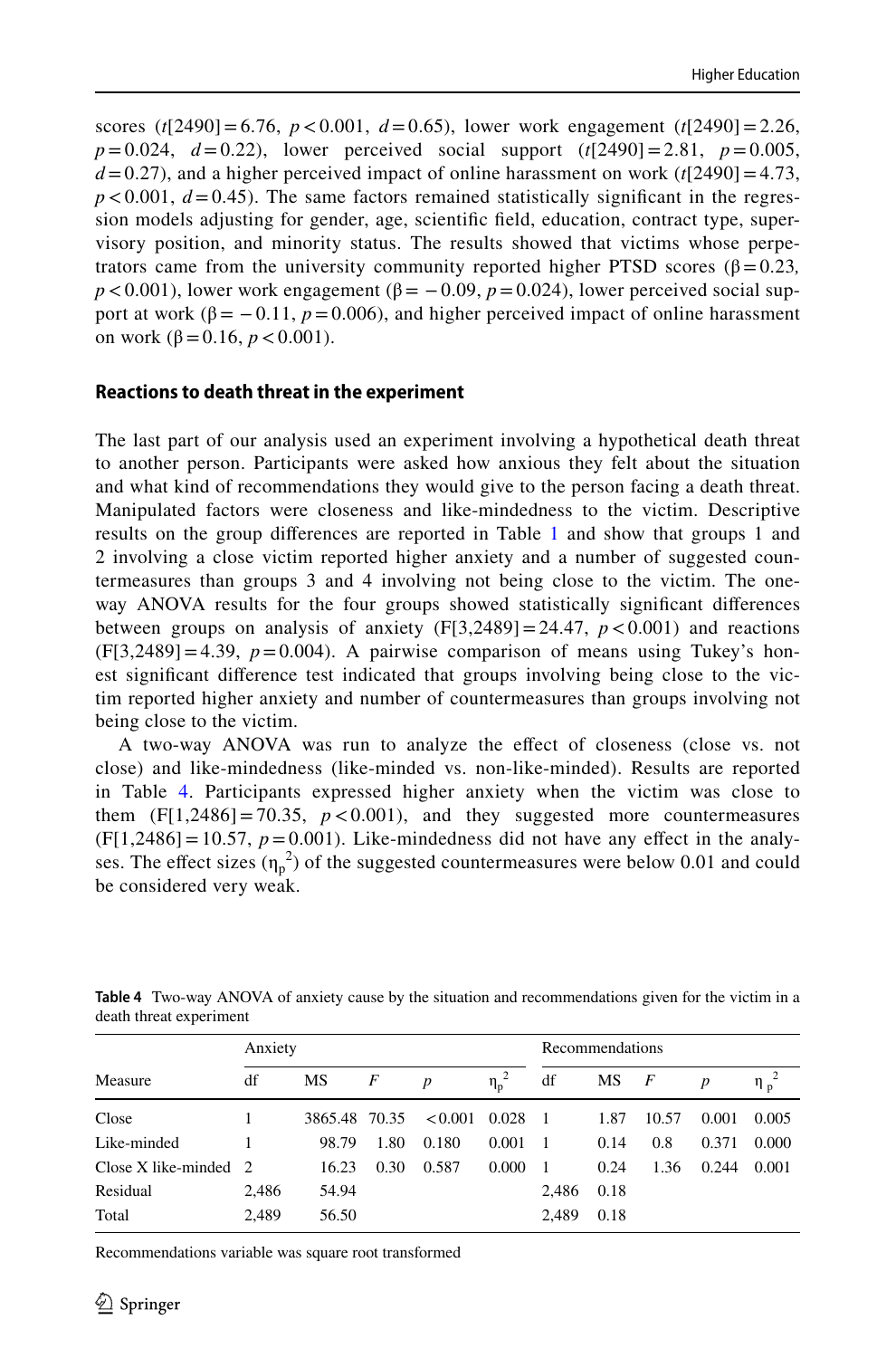# **Discussion**

#### **Results overview**

This study investigated online harassment victimization among university researchers and teachers. Results showed that 30% reported victimization to online harassment during the prior 6 months, with 5% reporting victimization on a monthly basis and 1% on a weekly basis. Victims were more often senior staff members, minority group members, and from social sciences and humanities. In over half of the cases, the perpetrator was a person unknown to the victim. Only 16% of the victims reported the attack to their supervisors and 3% to the police, although many had faced serious ofences (e.g., violent threats).

Those active in traditional media or social media were victims signifcantly more often, which confrmed H1. This result is in line with previous empirical fndings on the relation-ship between online activity and victimization (Choi & Lee, [2017](#page-21-6); Keipi et al., [2017](#page-23-0); Williams, [2016\)](#page-25-16), previous research on visibility on social media platforms (Näsi et al., [2017;](#page-24-1) Pew Research Center, [2021\)](#page-24-4), and job-related usage of the internet and online presence (Kowalski et al., [2012](#page-23-10); Oksanen et al., [2020a](#page-24-3)) as determining factors of becoming a target.

Our results provided confrmation for H2 because victims reported higher psychological distress, lower trust, and lower perceived social support at work than non-victims. Victims who were targeted by a member of their university community reported higher PTSD symptoms and higher perceived impacts of online harassment on work than other victims. Previous studies on cyberbullying at work have indicated similar associations of detrimental efects to the victims (Blizard, [2016;](#page-21-2) Cassidy et al., [2017;](#page-21-4) Oksanen et al., [2020a](#page-24-3)).

Results based on our online experiment confrmed our preregistered hypotheses (H3a and H3b) because participants reported more anxiety and were more willing to suggest countermeasures when a close colleague faced a death threat rather than an unknown person from the same feld. Hypotheses (H4a and H4b) on like-mindedness were not confrmed. Although group memberships, especially online, are often based on like-mindedness only, this is a weaker factor for group membership than directly indicated closeness. Overall, our results bring important new experimental evidence on bystanders' reactions. Previously, bystanders of online hate and harassment have been studied only with correlational designs.

## **Theoretical and practical implications**

Our research was based on both criminological and social psychological theories. We believe the combination of these two is important in understanding online harassment and making the contribution meaningful to higher education studies. Social psychological theories on group behavior are especially crucial when analyzing online behavior. Our results indicate that closeness of others had an impact on how strongly people reacted to online harassment. This has practical implications in terms of how bystanders might react only to assaults against their close colleagues. Within social media platforms, such passivity might lead to further problems, because social media platforms have been quite inefective in managing online aggression over the years. Our study expands both theoretically and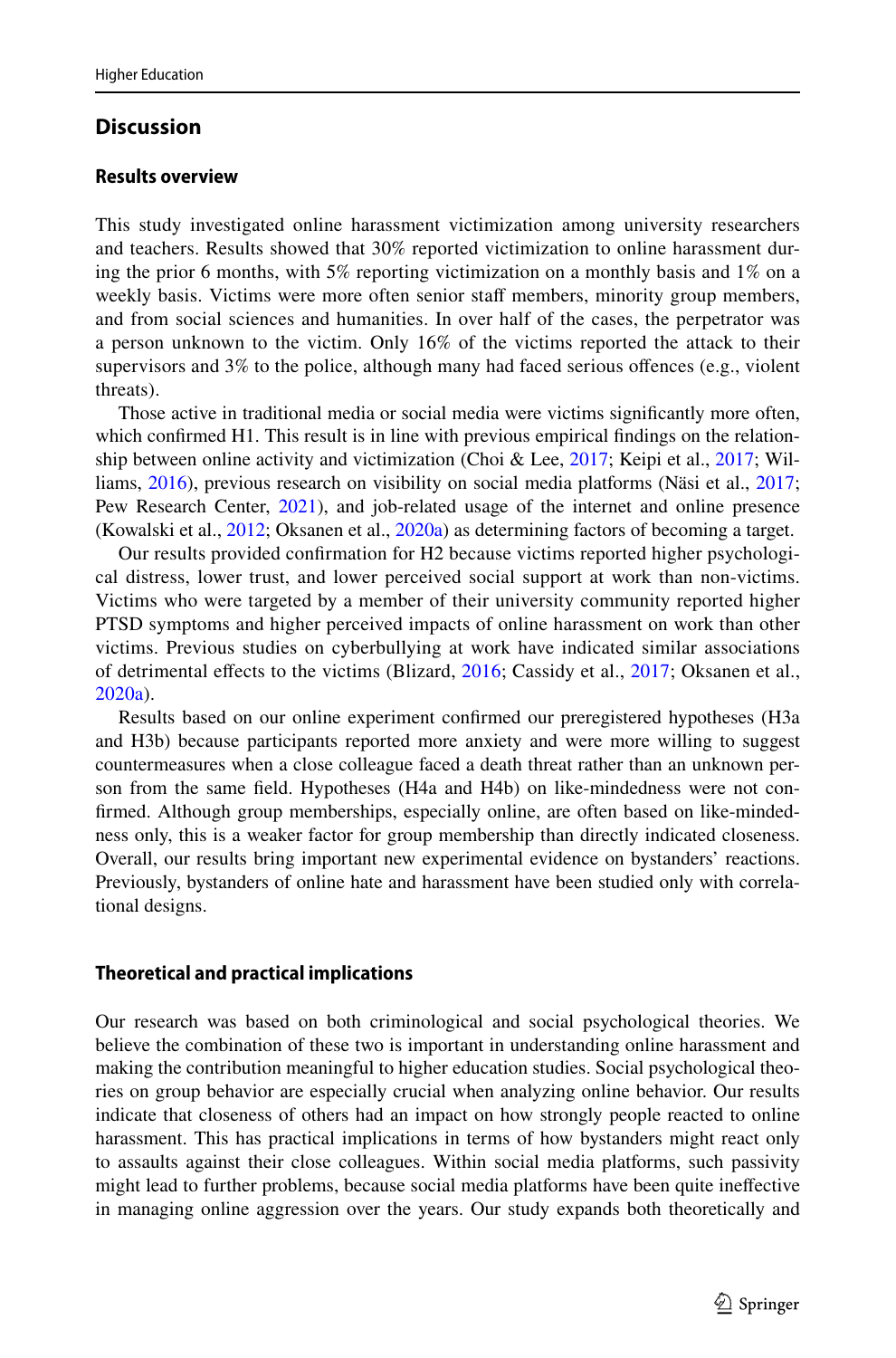empirically the current discussion in higher education studies on the social media usage and public engagement of academic staf. The online environment is rapidly changing in alarming directions, and focus should be placed on malicious activities directed against academics who may be facing increasing pressure to be active in social media. These demands are especially accentuated in light of the shift to remote work brought about by the COVID-19 pandemic.

Hostile, hateful, and harassing behavior has become a mainstream and highly common phenomenon on Facebook and Twitter, which has serious implications for democracy and freedom of speech (Hawdon et al., [2017](#page-23-1); Keipi et al., [2017](#page-23-0); Reichelmann et al., [2020\)](#page-24-0). The European Commission ([2020\)](#page-22-21) recently proposed a legislative renewal for digital services that would put pressure on largest online platforms to take a more active stance against illegal content online. This is highly critical because social media users can only partially protect themselves from being attacked. One of our most important fndings was that their mere presence on traditional or social media put researchers at risk for being targeted for online harassment. For these reasons, it is highly important that both service providers and legal officials aim to control the problem.

In our data, online harassment victims were reluctant to report even serious crimes such as death threats to the police because they thought the crime was not serious enough and that reporting it would not lead to any actions. These troubling results indicate that a greater problem of cybercrime is not being recognized as quite as serious as ofine ofences, despite its clearly negative outcomes both for the victim and society in general. This points to the need for education aimed at increasing understanding of the seriousness of hostile, hateful, and harassing communication online, as well as for a larger discussion considering the possibilities of holding the perpetrators accountable and providing victims with help on an institutional level. The last point is especially important because the authorities' interventions are often seen as not helpful enough. For instance, a UK study of women involved in online discussions about feminist politics found that only 16% of online harassment victims who reported the ofence to the police were satisfed with the intervention's results (Lewis et al., [2017](#page-24-20)). This indicates that mere reporting to the police is not enough to combat the problem of hostile online behavior.

Our last implications involve universities as workplaces since the results indicated that online harassment endangers employees' well-being. Many academics work on short-term contracts and compete for positions and research funding. Both ofine and online bullying is a noted problem within academia (DeSouza, [2011\)](#page-22-4). In our study as well, some reported perpetrators of online harassment were from academia. This indicates that online harassment ofenders should not be disregarded as merely outsiders. Those victims whose perpetrators came from the university community reported higher PTSD symptoms and lower work engagement, indicating that universities should take the problem very seriously. Furthermore, university staf cannot be passive when facing online harassment. Our results suggest that there are many passive bystanders. Overcoming online harassment faced by university staf will require undertaking actions on many levels. It is not enough for individuals to help only their closest colleagues, as the problem itself concerns everyone. Moreover, explicit procedures on how to report and deal with online harassment are much needed. Along with information on support chains available at the organization, this should include instructions on technical countermeasures ofered by social media services. Providing materials on the possibilities of restricting others' access to an individual's social media profle and output (e.g.,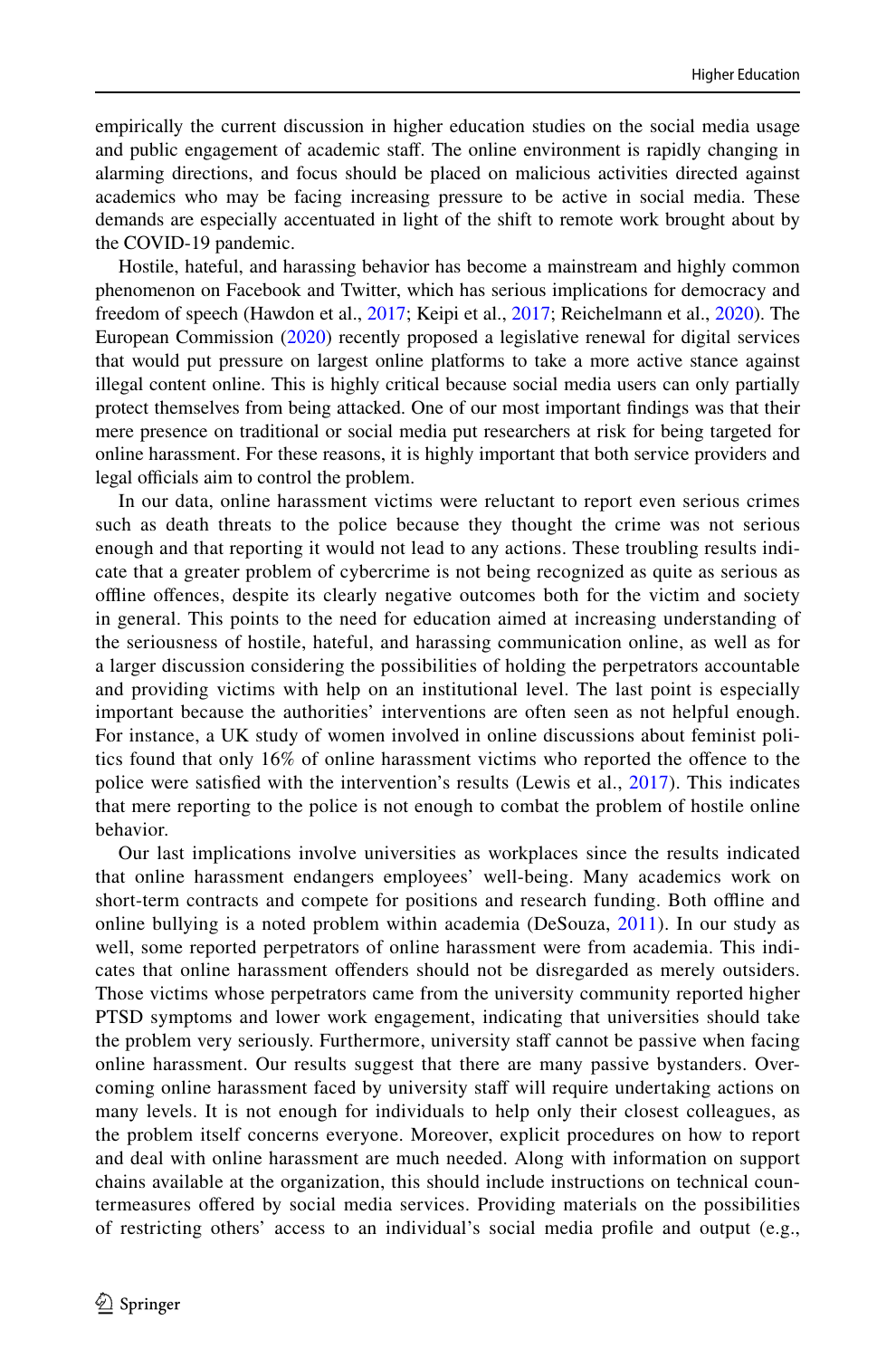blocking, reporting to site administrators, restricting commenting, and direct messaging) can help scholars feel safe and in control online, allowing them to continue to share their work with the public.

## **Limitations and future directions**

Despite having the strength of using representative national data of university staf, our study is limited to Finland. However, we believe that the study's results can be relevant for understanding online harassment in other countries as well. At the minimum, previous cross-national research has indicated similar phenomena in diferent contexts (Keipi et al., [2017](#page-23-0); Reichelmann et al., [2020](#page-24-0); Wachs et al., [2021a](#page-25-2), [b;](#page-25-3) Zych et al., [2021](#page-26-2)). The frst part of our study was based on cross-sectional data, and future studies should look into the possibilities of using longitudinal data when investigating the potential efects of online harassment. The second part of our analysis had the advantage of using an experimental design, which has not been employed much in previous investigations of online harassment. Our experiment itself was successful, and we were able to confrm part of our preregistered hypotheses. The efect sizes ranged from small to medium, which should be noted.

There is a need for more research on online victimization in the feld of higher education studies in general. The problem is growing and global. Cross-national investigations would be an important future avenue. Moreover, there is a need for more studies using an experimental approach to understand how people behave in online harassment situations. Our experiment on reactions to death threats provides an excellent starting point for such studies, but future experimental studies could consider reactions toward other types of online ofences. Overall, there is a need for studies using a longitudinal research design in this area. We believe that it is important to fnd suitable interventions to tackle the phenomenon, and possible interventions should therefore be investigated.

# **Conclusions**

Online harassment is a growing and persistent problem. Our study, based on nationally representative data of university staff in Finland, revealed that 30% of the participants experienced online harassment during the prior 6 months. Presence in both traditional media and social media were major risk factors for victimization. Victimization was associated with higher psychological distress, lower trust, and lower perceived social support. Victims who were targeted by other members of their university community reported higher PTSD symptoms than other victims. The results of our preregistered experiment showed that participants had stronger reactions to a hypothetical death threat to a close colleague than to an unknown person from the same research field. Overall, our study indicated that the problem of online harassment is highly prevalent. Very few victims reported the assaults to supervisors or police, which is concerning. Also, our study suggested that bystanders of online harassment might be passive online unless the victim belongs to the same in-group. There is an increasing need for organizational, societal, and legislative measures to overcome the problem of online harassment.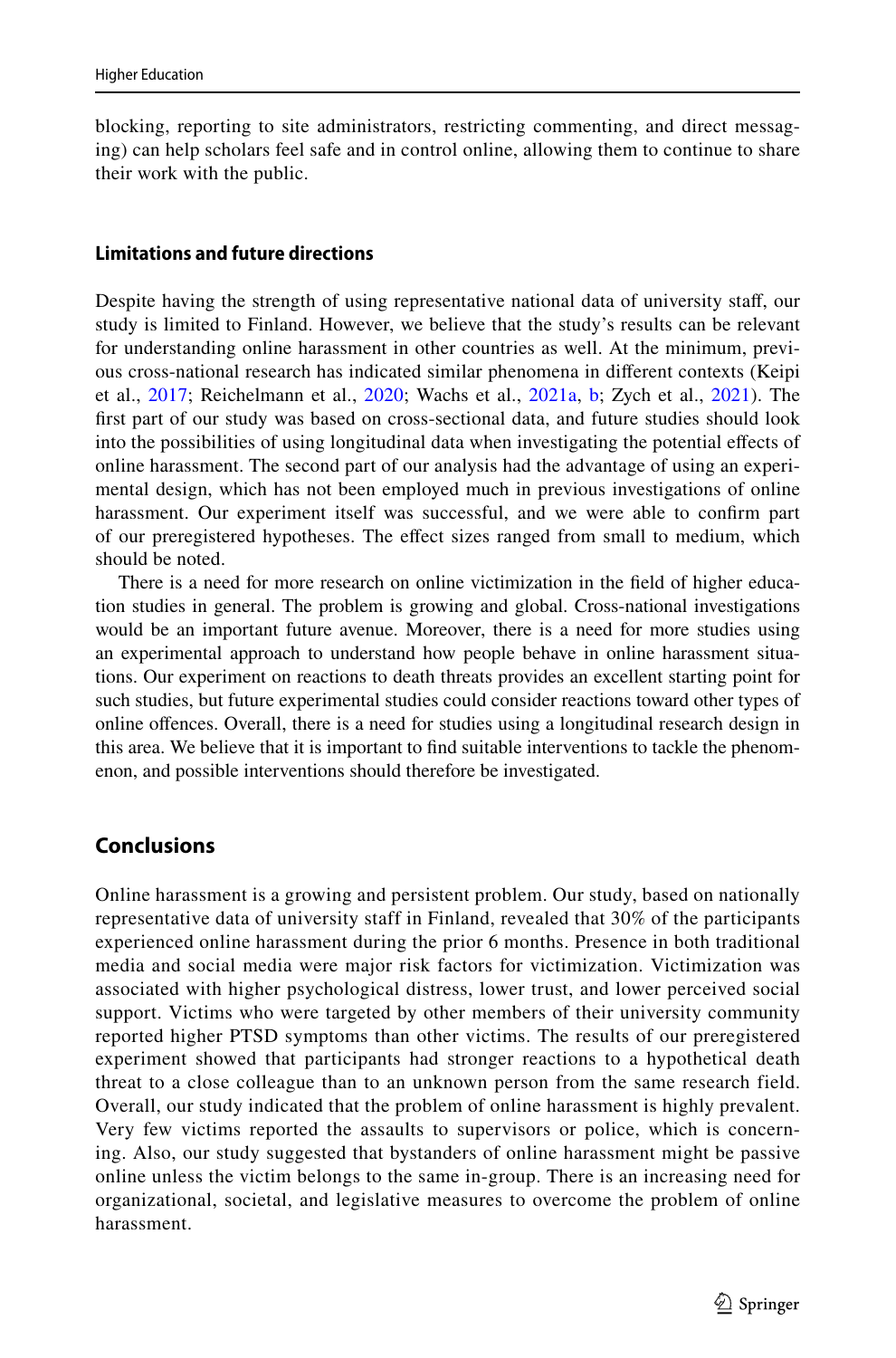# **Appendix 1**

<span id="page-19-0"></span>**Table 5** During the past 6 months, how often have you faced the following situations at work, or because of your work, on the Internet or social media?

| Items with exact wording                                                                                  | Yes at least<br>sometimes |
|-----------------------------------------------------------------------------------------------------------|---------------------------|
| You have received offending and angry messages via social media                                           | 15.97%                    |
| Attacks against you as a person, your values, or your personal life have been made                        | 13.76%                    |
| Your appearance has been criticized                                                                       | 4.49%                     |
| You have been underestimated or criticized because of your gender                                         | 9.79%                     |
| You have been underestimated or criticized because of your age                                            | 7.14%                     |
| You have been attacked because of your sexual orientation                                                 | 1.52%                     |
| You have been attacked because of your skin color, heritage, or national or ethnic origin                 | 5.42%                     |
| You have been attacked because of your religion or ideology                                               | 6.54%                     |
| You have been sexually harassed                                                                           | 5.66%                     |
| Your professional skills have been underestimated unjustifiably and beyond normal critique                | 16.69%                    |
| Extracts of your messages have been copied so that the meaning of the original message is<br>distorted    | 8.47%                     |
| Offensive photos/videos of you have been posted on social media                                           | 1.04%                     |
| Photo or video manipulations of you have been published                                                   | 0.88%                     |
| False statements about you have been spread on social media                                               | 8.19%                     |
| You have been shamed or targeted (e.g., other people have been provoked to attack you) on<br>social media | 4.29%                     |
| Someone has impersonated you (identity theft)                                                             | 1.36%                     |
| You have been threatened with violence                                                                    | 2.81%                     |
| Your life has been threatened                                                                             | 0.96%                     |
| Threatening messages about your friends/family have been sent to you via social media                     | 1.36%                     |
| Threatening messages have been sent to your children or close ones with the intention to scare<br>you     | 0.56%                     |

Response options to each item were:

Never

Sometimes

Monthly

Weekly

Daily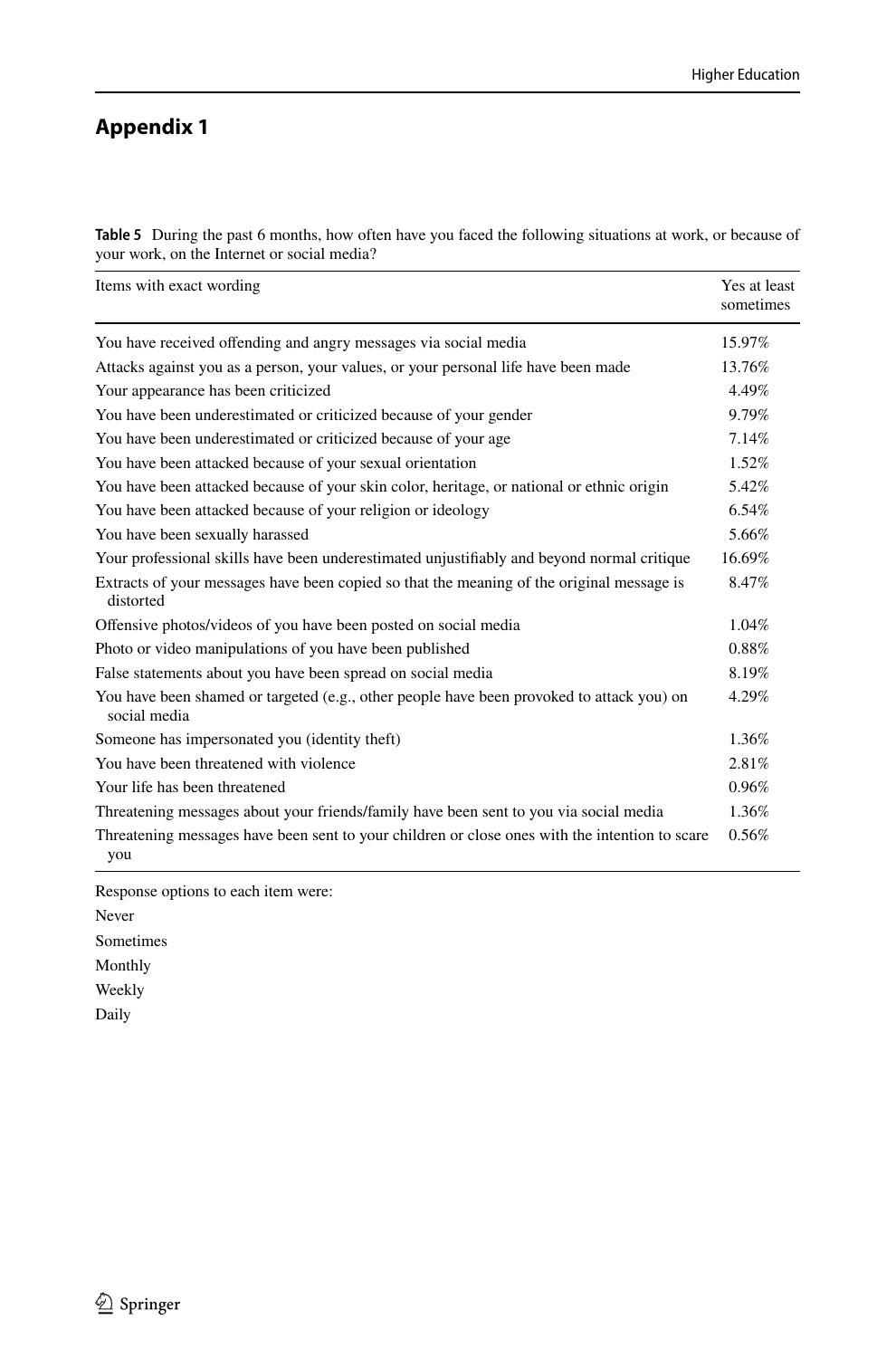# <span id="page-20-0"></span>**Appendix 2. Countermeasures asked from the participants of the experiment**

- 1. Block the person on social media.<br>2. Contact the person personally and
- 2. Contact the person personally and ask him/her to stop the harassment.
- 3. Send a revengeful response.
- 4. Turn to counseling.
- 5. Avoid going outside alone when it is dark.<br>6. Reduce public appearances and participation
- Reduce public appearances and participation in public discussions.
- 7. Change the way he/she talks about his/her work.
- 8. Think about changing the subject matter of his/her work.<br>9. Think about transferring to another position or to another
- Think about transferring to another position or to another field.
- 10. Report the offence to the police.

**Author contribution** Atte Oksanen: Conceptualization, data curation, investigation, methodology, formal analysis, resources, writing – original draft, writing review and editing, supervision, and funding acquisition.

Magdalena Celuch: Conceptualization, investigation, writing – original draft, and writing review and editing.

Rita Latikka: Conceptualization, data curation, investigation, writing – original draft, and writing review and editing.

Reetta Oksa: Conceptualization, data curation, investigation, writing – original draft, and writing review and editing.

Nina Savela: Conceptualization, data curation, methodology, investigation, writing – original draft, and writing review and editing.

**Funding** This research received funding from the Helsingin Sanomat Foundation (Hate and Public Sphere Project 2020–2022, principal investigators Atte Oksanen & Päivi Korpisaari).

**Data availability** Data is available from the corresponding author with a reasonable request. After the research project, data will be made publicly available in the Finnish Social Science Data Archive [\(https://](https://www.fsd.tuni.fi/en/) [www.fsd.tuni.f/en/](https://www.fsd.tuni.fi/en/)).

**Code availability** Data were analyzed with Stata 16 software. All syntax is available from the corresponding author with a reasonable request.

# **Declarations**

**Ethics approval** The ethics committee of Tampere region in Finland declared in a 2020 statement that the study does not include any ethical issues (Statement 17/2020).

**Consent to participate** Informed consent was obtained from all individual participants included in the study.

**Consent for publication** Authors declare that they participated in the study and development of the manuscript. All the authors read the final version of article and gave their consent for article to be published in *Higher Education.*

**Confict of interest** The authors declare no competing interests.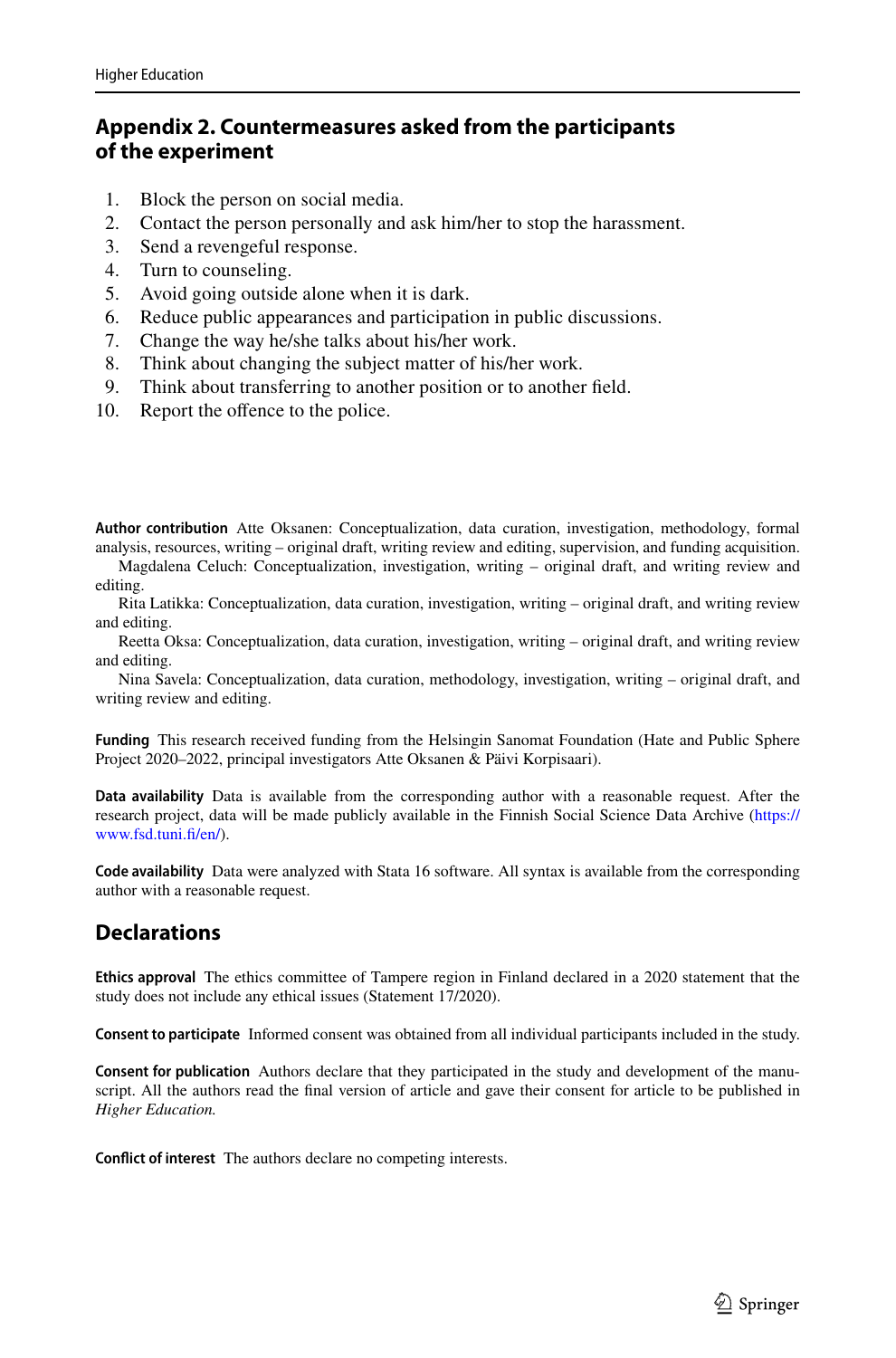**Open Access** This article is licensed under a Creative Commons Attribution 4.0 International License, which permits use, sharing, adaptation, distribution and reproduction in any medium or format, as long as you give appropriate credit to the original author(s) and the source, provide a link to the Creative Commons licence, and indicate if changes were made. The images or other third party material in this article are included in the article's Creative Commons licence, unless indicated otherwise in a credit line to the material. If material is not included in the article's Creative Commons licence and your intended use is not permitted by statutory regulation or exceeds the permitted use, you will need to obtain permission directly from the copyright holder. To view a copy of this licence, visit [http://creativecommons.org/licenses/by/4.0/.](http://creativecommons.org/licenses/by/4.0/)

# **References**

- <span id="page-21-12"></span>Abrams, D., & Hogg, M. A. (2006). *Social identifcations: A social psychology of intergroup relations and group processes*. Routledge.
- <span id="page-21-9"></span>Álvarez-García, D., Núñez, J.C., González-Castro, P., Rodríguez, C. & Cerezo, R. (2019). The efect of parental control on cyber-victimization in adolescence: The mediating role of impulsivity and highrisk behaviors. *Frontiers in Psychology, 10*, article 1159. [https://doi.org/10.3389/fpsyg.2019.01159.](https://doi.org/10.3389/fpsyg.2019.01159)
- <span id="page-21-8"></span>Barlow, C., & Awan, I. (2016). "You need to be sorted out with a knife": The attempted online silencing of women and people of Muslim faith within academia. *Social Media Society, 2*(4), 1–11. [https://doi.](https://doi.org/10.1177/2056305116678896) [org/10.1177/2056305116678896](https://doi.org/10.1177/2056305116678896).
- <span id="page-21-2"></span>Blizard, L. M. (2016). Faculty members' experiences of cyberbullying by students at one Canadian university: Impact and recommendations. *International Research in Higher Education, 1*(1), 107–124. <https://doi.org/10.5430/irhe.v1n1p107>.
- <span id="page-21-10"></span>Bossler, A. M., & Holt, T. J. (2010). The efect of self-control on victimization in the cyberworld. *Journal of Criminal Justice, 38*, 227–236.<https://doi.org/10.1016/j.jcrimjus.2010.03.001>.
- <span id="page-21-0"></span>Bocij, P., & McFarlane, L. (2003). Cyberstalking: The technology of hate. *The Police Journal, 76*(3), 204– 221. [https://doi.org/10.1350/pojo.76.3.204.19442.](https://doi.org/10.1350/pojo.76.3.204.19442)
- <span id="page-21-1"></span>Botha, J., & Pieterse, H. (2020). Fake news and deepfakes: A dangerous threat for 21st century information security. In *International conference on cyber warfare and security*, 57–66. Academic Conferences International Limited.
- <span id="page-21-15"></span>Brewin, C. R., Rose, S., Andrews, B., Green, J., Tata, P., McEvedy, C., Turner, S., & Foa, E. B. (2002). Brief screening instrument for post-traumatic stress disorder. *The British Journal of Psychiatry, 181*(2), 158–162. <https://doi.org/10.1192/bjp.181.2.158>.
- <span id="page-21-13"></span>Brown, R. (2000). Social identity theory: Past achievements, current problems and future challenges. *European Journal of Social Psychology, 30*(6), 745–778. [https://doi.org/10.1002/1099-0992\(200011/12\)](https://doi.org/10.1002/1099-0992(200011/12)30:6%3c745::AID-EJSP24%3e3.0.CO;2-O) [30:6%3c745::AID-EJSP24%3e3.0.CO;2-O](https://doi.org/10.1002/1099-0992(200011/12)30:6%3c745::AID-EJSP24%3e3.0.CO;2-O).
- <span id="page-21-3"></span>Cassidy, W., Jackson, M., & Faucher, C. (2016). Gender diferences and cyberbullying toward faculty members in higher education. In R. Navarro, S. Yubero, & E. Larrañaga (Eds.), *Cyberbullying across the globe* (pp. 79–98). Springer Cham.
- <span id="page-21-4"></span>Cassidy, W., Faucher, C., & Jackson, M. (2017). Adversity in university: Cyberbullying and its impacts on students, faculty and administrators. *International Journal of Environmental Research and Public Health*, *14*(8), article 888. [https://doi.org/10.3390/ijerph14080888.](https://doi.org/10.3390/ijerph14080888)
- <span id="page-21-6"></span>Choi, K. S., & Lee, J. R. (2017). Theoretical analysis of cyber-interpersonal violence victimization and ofending using cyber-routine activities theory. *Computers in Human Behavior, 73*, 394–402. [https://](https://doi.org/10.1016/j.chb.2017.03.061) [doi.org/10.1016/j.chb.2017.03.061](https://doi.org/10.1016/j.chb.2017.03.061).
- <span id="page-21-14"></span>Cikara, M., Bruneau, E. G., & Saxe, R. R. (2011). Us and them: Intergroup failures of empathy. *Current Directions in Psychological Science, 20*(3), 149–153. <https://doi.org/10.1177/0963721411408713>.
- <span id="page-21-5"></span>Cohen, L. E., & Felson, M. (1979). Social change and crime rate trends: A routine activity approach. *American Sociological Review, 44*(4), 588–608. <https://doi.org/10.2307/2094589>.
- <span id="page-21-7"></span>Costello, M., Rukus, J., & Hawdon, J. (2019). We don't like your type around here: Regional and residential diferences in exposure to online hate material targeting sexuality. *Deviant Behavior, 40*(3), 385–401. [https://doi.org/10.1080/01639625.2018.1426266.](https://doi.org/10.1080/01639625.2018.1426266)
- <span id="page-21-11"></span>Coyne, I., Farley, S., Axtell, A., Sprigg, C., Best, L., & Kwok, O. (2017). Understanding the relationship between experiencing workplace cyberbullying, employee mental strain and job satisfaction: A dysempowerment approach. *The International Journal of Human Resource Management, 28*(7), 945–972. [https://doi.org/10.1080/09585192.2015.1116454.](https://doi.org/10.1080/09585192.2015.1116454)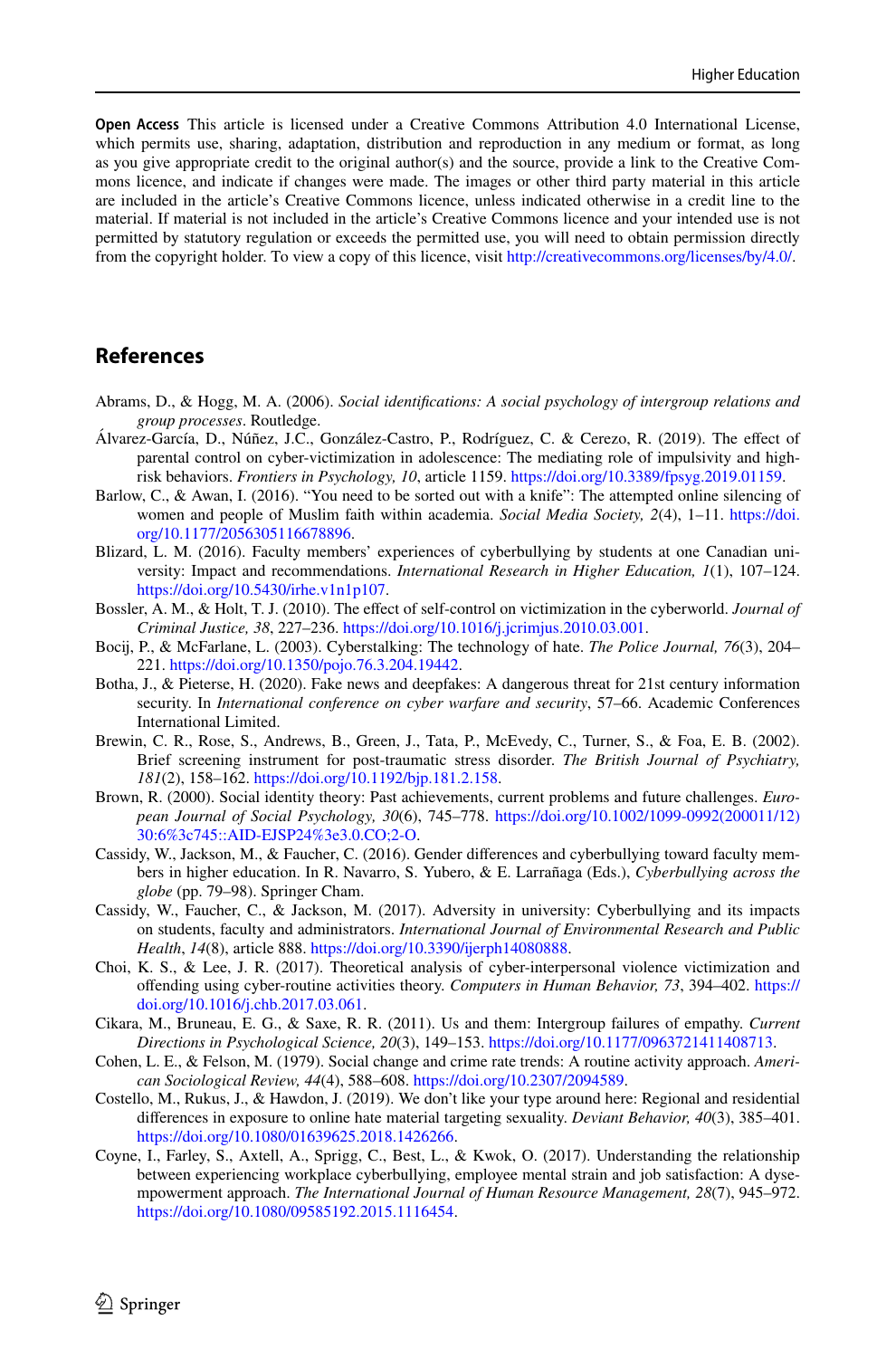- <span id="page-22-15"></span>Coyne, I., Gopaul, A. M., Campbell, M., Pankász, A., Garland, R., & Cousans, F. (2019). Bystander responses to bullying at work: The role of mode, type and relationship to target. *Journal of Business Ethics, 157*(3), 813–827. <https://doi.org/10.1007/s10551-017-3692-2>.
- <span id="page-22-12"></span>D'Cruz, P., & Noronha, E. (2013). Navigating the extended reach: Target experiences of cyberbullying at work. *Information and Organization, 23*(4), 324–343. [https://doi.org/10.1016/j.infoandorg.2013.09.](https://doi.org/10.1016/j.infoandorg.2013.09.001) [001](https://doi.org/10.1016/j.infoandorg.2013.09.001).
- <span id="page-22-6"></span>Davies, S. R. (2013). Research staf and public engagement: A UK study. *Higher Education, 66*, 725–739. <https://doi.org/10.1007/s10734-013-9631-y>.
- <span id="page-22-20"></span>Delhey, J., & Newton, K. (2005). Predicting cross-national levels of social trust: Global pattern or Nordic exceptionalism? *European Sociological Review, 21*(4), 311–327.<https://doi.org/10.1093/esr/jci022>.
- <span id="page-22-4"></span>DeSouza, E. R. (2011). Frequency rates and correlates of contrapower harassment in higher education. *Journal of Interpersonal Violence, 26*(1), 158–188. [https://doi.org/10.1177/0886260510362878.](https://doi.org/10.1177/0886260510362878)
- <span id="page-22-13"></span>Dickter, C. L. (2012). Confronting hate: Heterosexuals' responses to anti-gay comments. *Journal of Homosexuality, 59*(8), 1113–1130. <https://doi.org/10.1080/00918369.2012.712817>.
- <span id="page-22-8"></span>Digman, J. M. (1990). Personality structure: Emergence of the fve-factor model. *Annual Review of Psychology, 41*(1), 417–440. [https://doi.org/10.1146/annurev.ps.41.020190.002221.](https://doi.org/10.1146/annurev.ps.41.020190.002221)
- <span id="page-22-1"></span>Durkin, K., & Patterson, D. (2012). Cyberbullying, cyberharassing, and cyberstalking. In C. D. Bryant (Ed.), *Routledge handbook of deviant behavior* (pp. 468–473). Routledge.
- <span id="page-22-7"></span>Dyson, B., Vickers, K., Turtle, J., Cowan, S., & Tassone, A. (2015). Evaluating the use of Facebook to increase student engagement and understanding in lecture-based classes. *Higher Education, 69*, 303– 313. [https://doi.org/10.1007/s10734-014-9776-3.](https://doi.org/10.1007/s10734-014-9776-3)
- <span id="page-22-9"></span>ElSherief, M., Nilizadeh, S., Nguyen, D., Vigna, G., & Belding, E. (2018). Peer to peer hate: Hate speech instigators and their targets. *Proceedings of the International AAAI Conference on Web and Social Media, 12*(1), 52–61*.* <https://ojs.aaai.org/index.php/ICWSM/article/view/15038>.
- <span id="page-22-11"></span>Erreygers, S., Pabian, S., Vandebosch, H., & Baillien, E. (2016). Helping behavior among adolescent bystanders of cyberbullying: The role of impulsivity. *Learning and Individual Diferences, 48*, 61–67. <https://doi.org/10.1016/j.lindif.2016.03.003>.
- <span id="page-22-21"></span>European Commission (2020). *Regulation of the European parliament and of the council on a single market for digital services (Digital Services Act) and amending Directive 2000/31/EC.* European Commission. [https://eur-lex.europa.eu/legal-content/EN/TXT/PDF/?uri=CELEX:52020PC0825.](https://eur-lex.europa.eu/legal-content/EN/TXT/PDF/?uri=CELEX:52020PC0825)
- <span id="page-22-18"></span>Eysenck, S. B. G., & Eysenck, H. J. (1978). Impulsiveness and venturesomeness: Their position in a dimensional system of personality description. *Psychological Reports, 43*(3), 1247–1255. [https://doi.org/10.](https://doi.org/10.2466/pr0.1978.43.3f.1247) [2466/pr0.1978.43.3f.1247.](https://doi.org/10.2466/pr0.1978.43.3f.1247)
- <span id="page-22-10"></span>Fanti, K. A., Demetriou, A. G., & Hawa, V. V. (2012). A longitudinal study of cyberbullying: Examining risk and protective factors. *The European Journal of Developmental Psychology, 9*(2), 168–181. [https://doi.org/10.1080/17405629.2011.643169.](https://doi.org/10.1080/17405629.2011.643169)
- <span id="page-22-0"></span>Farley S., Coyne I., D'Cruz P. (2021) Cyberbullying at Work: Understanding the infuence of technology. In D'Cruz P., Noronha E., Notelaers G., Rayner C. (Eds.) *Concepts, approaches and methods. handbooks of workplace bullying, emotional abuse and harassment* (vol 1). Springer. [https://doi.org/10.](https://doi.org/10.1007/978-981-13-0134-6_8) [1007/978-981-13-0134-6\\_8](https://doi.org/10.1007/978-981-13-0134-6_8).
- <span id="page-22-2"></span>Faucher, C., Cassidy, W., & Jackson, M. (2015). From the sandbox to the inbox: Comparing the acts, impacts, and solutions of bullying in K–12, higher education, and the workplace. *Journal of Education and Training Studies, 3*(6), 111–125.<https://doi.org/10.11114/jets.v3i6.1033>.
- <span id="page-22-16"></span>Forssell, R. (2016). Exploring cyberbullying and face-to-face bullying in working life–Prevalence, targets and expressions. *Computers in Human Behavior, 58*, 454–460. [https://doi.org/10.1016/j.chb.2016.01.](https://doi.org/10.1016/j.chb.2016.01.003) [003](https://doi.org/10.1016/j.chb.2016.01.003).
- <span id="page-22-14"></span>Freis, S. D., & Gurung, R. A. (2013). A Facebook analysis of helping behavior in online bullying. *Psychology of Popular Media Culture, 2*(1), 11–19. <https://doi.org/10.1037/a0030239>.
- <span id="page-22-5"></span>Giorgi, G. (2012). Workplace bullying in academia creates a negative work environment. An Italian study. *Employee Responsibilities and Rights Journal, 24*(4), 261–275. [https://doi.org/10.1007/](https://doi.org/10.1007/s10672-012-9193-7) [s10672-012-9193-7](https://doi.org/10.1007/s10672-012-9193-7).
- <span id="page-22-19"></span>Goldberg, D. P., Gater, R., Sartorius, N., Ustun, T. B., Piccinelli, M., Gureje, O., & Rutter, C. (1997). The validity of two versions of the GHQ in the WHO study of mental illness in general health care. *Psychological Medicine, 27*, 191–197. [https://doi.org/10.1017/S003329179600424.](https://doi.org/10.1017/S003329179600424)
- <span id="page-22-3"></span>Gosse, C., Veletsianos, G., Hodson, J., Houlden, S., Dousay, T. A., Lowenthal, P. R., & Hall, N. (2021). The hidden costs of connectivity: Nature and efects of scholars' online harassment. *Learning, Media and Technology, 1–17*,. [https://doi.org/10.1080/17439884.2021.1878218.](https://doi.org/10.1080/17439884.2021.1878218)
- <span id="page-22-17"></span>Hahn, E., Gottschling, J., & Spinath, F. M. (2012). Short measurements of personality–Validity and reliability of the GSOEP Big Five Inventory (BFI-S). *Journal of Research in Personality, 46*(3), 355– 359. <https://doi.org/10.1016/j.jrp.2012.03.008>.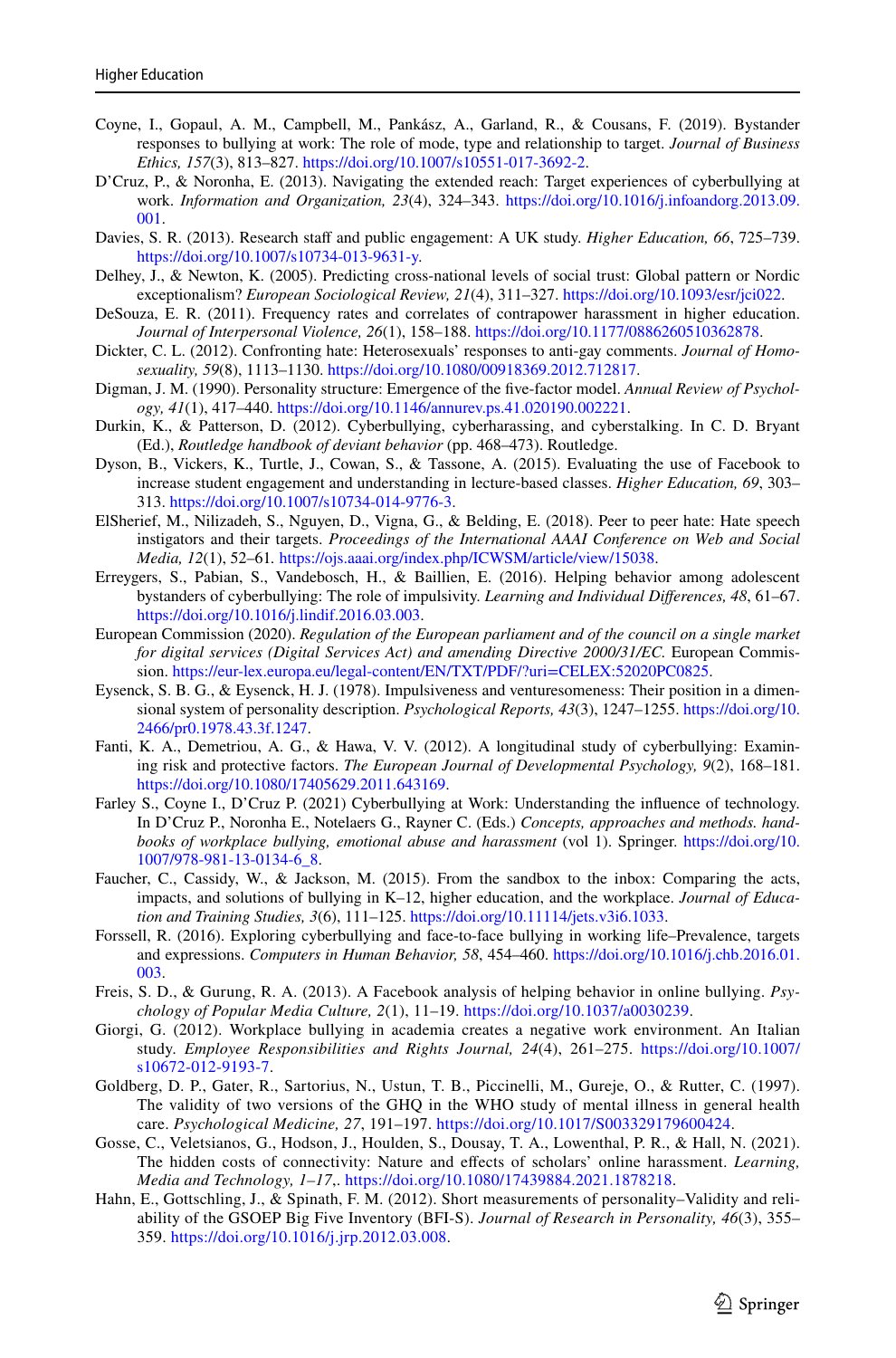- <span id="page-23-19"></span>Hasson, Y., Tamir, M., Brahms, K. S., Cohrs, J. C., & Halperin, E. (2018). Are liberals and conservatives equally motivated to feel empathy toward others? *Personality and Social Psychology Bulletin, 44*, 1449–1459. [https://doi.org/10.1177/0146167218769867.](https://doi.org/10.1177/0146167218769867)
- <span id="page-23-1"></span>Hawdon, J., Oksanen, A., & Räsänen, P. (2017). Exposure to online hate in four nations: A crossnational consideration. *Deviant Behavior, 38*(3), 254–266. [https://doi.org/10.1080/01639625.](https://doi.org/10.1080/01639625.2016.1196985) [2016.1196985.](https://doi.org/10.1080/01639625.2016.1196985)
- <span id="page-23-6"></span>Hodson, J., Gosse, C., Veletsianos, G., & Houlden, S. (2018). I get by with a little help from my friends: The ecological model and support for women scholars experiencing online harassment. *First Monday*, *23*(8), Article 9136.<https://doi.org/10.5210/fm.v23i8.9136>.
- <span id="page-23-9"></span>Holt, T. J., & Bossler, A. M. (2008). Examining the applicability of lifestyle-routine activities theory for cybercrime victimization. *Deviant Behavior, 30*(1), 1–25. [https://doi.org/10.1080/0163962070](https://doi.org/10.1080/01639620701876577) [1876577](https://doi.org/10.1080/01639620701876577).
- <span id="page-23-14"></span>Holt, T. J. and Lee, J. R. (2019). Policing cybercrime through law enforcement and industry mechanisms. In A. Attrill-Smith, C. Fullwood, M. Keep, & D. J. Kuss (Ed.). *The Oxford Handbook of Cyberpsychology* (pp. 645–662). Oxford University Press. [https://doi.org/10.1093/oxfordhb/97801](https://doi.org/10.1093/oxfordhb/9780198812746.013.34) [98812746.013.34.](https://doi.org/10.1093/oxfordhb/9780198812746.013.34)
- <span id="page-23-7"></span>Jane, E. A. (2018). Gendered cyberhate as workplace harassment and economic vandalism. *Feminist Media Studies, 18*(4), 575–591. <https://doi.org/10.1080/14680777.2018.1447344>.
- <span id="page-23-5"></span>Jenaro, C., Flores, N., & Frías, C. P. (2018). Systematic review of empirical studies on cyberbullying in adults: What we know and what we should investigate. *Aggression and Violent Behavior, 38*, 113–122. [https://doi.org/10.1016/j.avb.2017.12.003.](https://doi.org/10.1016/j.avb.2017.12.003)
- <span id="page-23-12"></span>John, O. P., Naumann, L. P., & Soto, C. J. (2008). Paradigm shift to the integrative Big Five trait taxonomy: History, measurement, and conceptual issues. In O. P. John, R. W. Robins, & L. A. Pervin (Eds.), *Handbook of personality: Theory and research* (pp. 114–158). Guilford Press.
- <span id="page-23-11"></span>Kavanagh, E., & Brown, L. (2020). Toward a research agenda for examining online gender-based violence against women academics. *Journal of Further and Higher Education, 44*(10), 1379–1387. [https://doi.org/10.1080/0309877X.2019.1688267.](https://doi.org/10.1080/0309877X.2019.1688267)
- <span id="page-23-8"></span>Keashly, L., & Neuman, J. H. (2010). Faculty experiences with bullying in higher education: Causes, consequences, and management. *Administrative Theory & Praxis, 32*(1), 48–70. [https://doi.org/10.](https://doi.org/10.2753/ATP1084-1806320103) [2753/ATP1084-1806320103](https://doi.org/10.2753/ATP1084-1806320103).
- <span id="page-23-0"></span>Keipi, T., Näsi, M., Oksanen, A., & Räsänen, P. (2017). *Online hate and harmful content*. Routledge.
- <span id="page-23-13"></span>Kokkinos, C. M., Antoniadou, N., & Markos, A. (2014). Cyber-bullying: An investigation of the psychological profle of university student participants. *Journal of Applied Developmental Psychology, 35*(3), 204–214.<https://doi.org/10.1016/j.appdev.2014.04.001>.
- <span id="page-23-16"></span>Korchmaros, J. D., & Kenny, D. A. (2001). Emotional closeness as a mediator of the efect of genetic relatedness on altruism. *Psychological Science, 12*(3), 262–265. [https://doi.org/10.1111/1467-](https://doi.org/10.1111/1467-9280.00348) [9280.00348](https://doi.org/10.1111/1467-9280.00348).
- <span id="page-23-15"></span>Koziarski, J., & Lee, J. R. (2020). Connecting evidence-based policing and cybercrime. *Policing: An International Journal., 43*(1), 198–211. [https://doi.org/10.1108/PIJPSM-07-2019-0107.](https://doi.org/10.1108/PIJPSM-07-2019-0107)
- <span id="page-23-10"></span>Kowalski, R., Giumetti, G., Schroeder, A., & Reese, H. (2012). Cyber bullying among college students: Evidence from multiple domains of college life. *Cutting-Edge Technologies in Higher Education, 5*, 293–321. [https://doi.org/10.1108/S2044-9968\(2012\)0000005016](https://doi.org/10.1108/S2044-9968(2012)0000005016).
- <span id="page-23-4"></span>Kowalski, R. M., Giumetti, G. W., Schroeder, A. N., & Lattanner, M. R. (2014). Bullying in the digital age: A critical review and meta-analysis of cyberbullying research among youth. *Psychological Bulletin, 140*(4), 1073–1137. [https://doi.org/10.1037/a0035618.](https://doi.org/10.1037/a0035618)
- <span id="page-23-2"></span>Kowalski, R. M., Toth, A., & Morgan, M. (2018). Bullying and cyberbullying in adulthood and the workplace. *The Journal of Social Psychology, 158*(1), 64–81. [https://doi.org/10.1080/00224545.2017.](https://doi.org/10.1080/00224545.2017.1302402) [1302402](https://doi.org/10.1080/00224545.2017.1302402).
- <span id="page-23-18"></span>Lambe, L. J., Cioppa, V. D., Hong, I. K., & Craig, W. M. (2019). Standing up to bullying: A social ecological review of peer defending in ofine and online contexts. *Aggression and Violent Behavior, 45*, 51–74.<https://doi.org/10.1016/j.avb.2018.05.007>.
- <span id="page-23-3"></span>Lazer, D. M. J., Baum, M. A., Benkler, Y., Berinsky, A. J., Greenhill, K. M., Menczer, F., Metzger, M. J., Nyhan, B., Pennycook, G., Rothschild, D., Schudson, M., Sloman, S. A., Sunstein, C. R., Thorson, E. A., Watts, D. J., & Zittrain, J. L. (2018). The science of fake news. *Science, 359*(6380), 1094–1096. <https://doi.org/10.1126/science.aao2998>.
- <span id="page-23-17"></span>Lee, J., & Kim, Y. (2020). When thinking of my death leads to thinking of others' deaths: The effect of collectivism, psychological closeness, and mortality salience on prosocial behavioral intentions in the Sewol ferry disaster. *Journal of Risk Research, 1–15*,. [https://doi.org/10.1080/13669877.2020.17385](https://doi.org/10.1080/13669877.2020.1738530) [30](https://doi.org/10.1080/13669877.2020.1738530).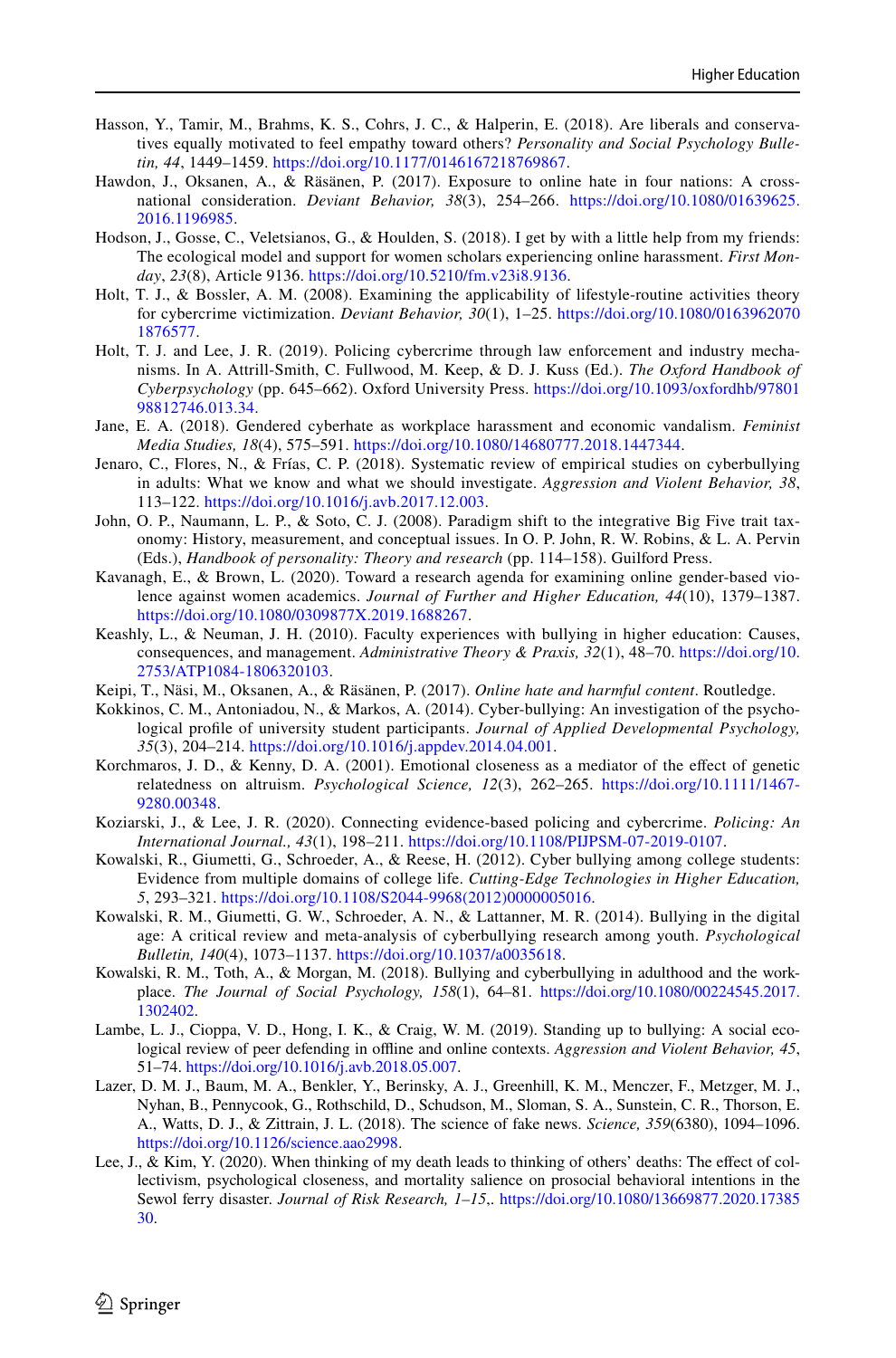- <span id="page-24-20"></span>Lewis, R., Rowe, M., & Wiper, C. (2017). Online abuse of feminists as an emerging form of violence against women and girls. *The British Journal of Criminology, 57*(6), 1462–1481. [https://doi.org/10.](https://doi.org/10.1093/bjc/azw073) [1093/bjc/azw073](https://doi.org/10.1093/bjc/azw073).
- <span id="page-24-11"></span>López-Larrañaga, M., & Orue, I. (2019). Interaction among psychopathic traits in the prediction of cyberbullying behavior. *Revista de Psicopatología y Psicología Clínica, 24*(1), 1–8. [https://doi.org/10.](https://doi.org/10.5944/rppc.23932) [5944/rppc.23932.](https://doi.org/10.5944/rppc.23932)
- <span id="page-24-14"></span>Macháčková, H., Dedkova, L., Sevcikova, A., & Cerna, A. (2013). Bystanders' support of cyberbullied schoolmates. *Journal of Community & Applied Social Psychology, 23*(1), 25–36. [https://doi.org/10.](https://doi.org/10.1002/casp.2135) [1002/casp.2135.](https://doi.org/10.1002/casp.2135)
- <span id="page-24-16"></span>Machackova, H., & Pfetsch, J. (2016). Bystanders' responses to offline bullying and cyberbullying: The role of empathy and normative beliefs about aggression. *Scandinavian Journal of Psychology, 57*(2), 169– 176.<https://doi.org/10.1111/sjop.12277>.
- <span id="page-24-18"></span>Marteau, T. M., & Bekker, H. (1992). The development of a six-item short-form of the state scale of the Spielberger State—Trait Anxiety Inventory (STAI). *British Journal of Clinical Psychology, 31*(3), 301–306. [https://doi.org/10.1111/j.2044-8260.1992.tb00997.x.](https://doi.org/10.1111/j.2044-8260.1992.tb00997.x)
- <span id="page-24-8"></span>Mikkola, M., Oksanen, A., Kaakinen, M., Miller, B. L., Savolainen, I., Sirola, A., Zych, I., & Paek, H. J. (2021). Situational and individual risk factors for cybercrime victimization in a cross-national context. *International Journal of Ofender Therapy and Comparative Criminology, 1–19*,. [https://doi.org/](https://doi.org/10.1177/0306624X20981041) [10.1177/0306624X20981041](https://doi.org/10.1177/0306624X20981041).
- <span id="page-24-19"></span>Mood, C. (2010). Logistic regression: Why we cannot do what we think we can do, and what we can do about it. *European Sociological Review, 26*(1), 67–82. [https://doi.org/10.1093/esr/jcp006.](https://doi.org/10.1093/esr/jcp006)
- <span id="page-24-9"></span>Nagle, J. (2018). Twitter, cyber-violence, and the need for a critical social media literacy in teacher education: A review of the literature. *Teaching and Teacher Education, 76*, 86–94. [https://doi.org/10.1016/j.](https://doi.org/10.1016/j.tate.2018.08.014) [tate.2018.08.014.](https://doi.org/10.1016/j.tate.2018.08.014)
- <span id="page-24-1"></span>Näsi, M., Räsänen, P., Kaakinen, M., Keipi, T., & Oksanen, A. (2017). Do routine activities help predict young adults' online harassment: A multi-nation study. *Criminology & Criminal Justice, 17*(4), 418– 432. [https://doi.org/10.1177/1748895816679866.](https://doi.org/10.1177/1748895816679866)
- <span id="page-24-13"></span>Nedelec, J. L. (2018). Individual diferences and co-occurring victimization online and ofine: The role of impulsivity. *Personality and Individual Diferences, 133*, 77–84. <https://doi.org/10.1016/j.paid.2016.11.028>.
- <span id="page-24-2"></span>Nurse, J. R. C. (2019). Cybercrime and you: how criminals attack and the human factors that they seek to exploit. In A. Attrill-Smith, C. Fullwood, M. Keep, & D. J. Kuss (Ed.). *The Oxford Handbook of Cyberpsychology* (pp. 663–690). Oxford University Press. [https://doi.org/10.1093/oxfordhb/97801](https://doi.org/10.1093/oxfordhb/9780198812746.013.35) [98812746.013.35](https://doi.org/10.1093/oxfordhb/9780198812746.013.35).
- <span id="page-24-3"></span>Oksanen, A., Oksa, R., Savela, N., Kaakinen, M., & Ellonen, N. (2020a). Cyberbullying victimization at work: Social media identity bubble approach. *Computers in Human Behavior, 109*(August). [https://](https://doi.org/10.1016/j.chb.2020.106363) [doi.org/10.1016/j.chb.2020.106363](https://doi.org/10.1016/j.chb.2020.106363).
- <span id="page-24-17"></span>Oksanen, A., Savela, N., Oksa, R., & Latikka, R. (2020b). Infuence of closeness to and similarity with the victim: A social psychological experiment on reactions to a death threat. Open Science Forum hypothesis pre-registration. <https://osf.io/ae6wr>.
- <span id="page-24-15"></span>Passarelli, T. O., & Buchanan, T. W. (2020). How do stress and social closeness impact prosocial behavior? *Experimental Psychology, 67*(2), 123–131.<https://doi.org/10.1027/1618-3169/a000482>.
- <span id="page-24-10"></span>Peluchette, J. V., Karl, K., Wood, C., & Williams, J. (2015). Cyberbullying victimization: Do victims' personality and risky social network behaviors contribute to the problem? *Computers in Human Behavior, 52*, 424–435.<https://doi.org/10.1016/j.chb.2015.06.028>.
- <span id="page-24-6"></span>Pew Research Center. (2014). *Online Harassment*. [https://www.pewresearch.org/internet/2014/10/22/](https://www.pewresearch.org/internet/2014/10/22/online-harassment/) [online-harassment/](https://www.pewresearch.org/internet/2014/10/22/online-harassment/).
- <span id="page-24-4"></span>Pew Research Center. (2021). *The state of online harassment*. Pew Research Center. [https://www.pewre](https://www.pewresearch.org/internet/2021/01/13/the-state-of-online-harassment/) [search.org/internet/2021/01/13/the-state-of-online-harassment/.](https://www.pewresearch.org/internet/2021/01/13/the-state-of-online-harassment/)
- <span id="page-24-12"></span>Pratt, T. C., Turanovic, J. J., Fox, K. A., & Wright, K. A. (2014). Self-control and victimization: A metaanalysis. *Criminology, 52*(1), 87–116. [https://doi.org/10.1016/j.jcrimjus.2010.03.001.](https://doi.org/10.1016/j.jcrimjus.2010.03.001)
- <span id="page-24-5"></span>Pyke, K. D. (2018). Institutional betrayal: Inequity, discrimination, bullying, and retaliation in academia. *Sociological Perspectives, 61*(1), 5–13. [https://doi.org/10.1177/0731121417743816.](https://doi.org/10.1177/0731121417743816)
- <span id="page-24-0"></span>Reichelmann, A., Hawdon, J., Costello, M., Ryan, J., Blaya, C., Llorent, V., Oksanen, A., Räsänen, P., & Zych, I. (2020). Hate knows no boundaries: Online hate in six nations. *Deviant Behavior, 1–12*,. [https://doi.org/10.1080/01639625.2020.1722337.](https://doi.org/10.1080/01639625.2020.1722337)
- <span id="page-24-7"></span>Reyns, B. W., Henson, B., & Fisher, B. S. (2011). Being pursued online: Applying cyberlifestyle–routine activities theory to cyberstalking victimization. *Criminal Justice and Behavior, 38*(11), 1149– 1169. [https://doi.org/10.1177/0093854811421448.](https://doi.org/10.1177/0093854811421448)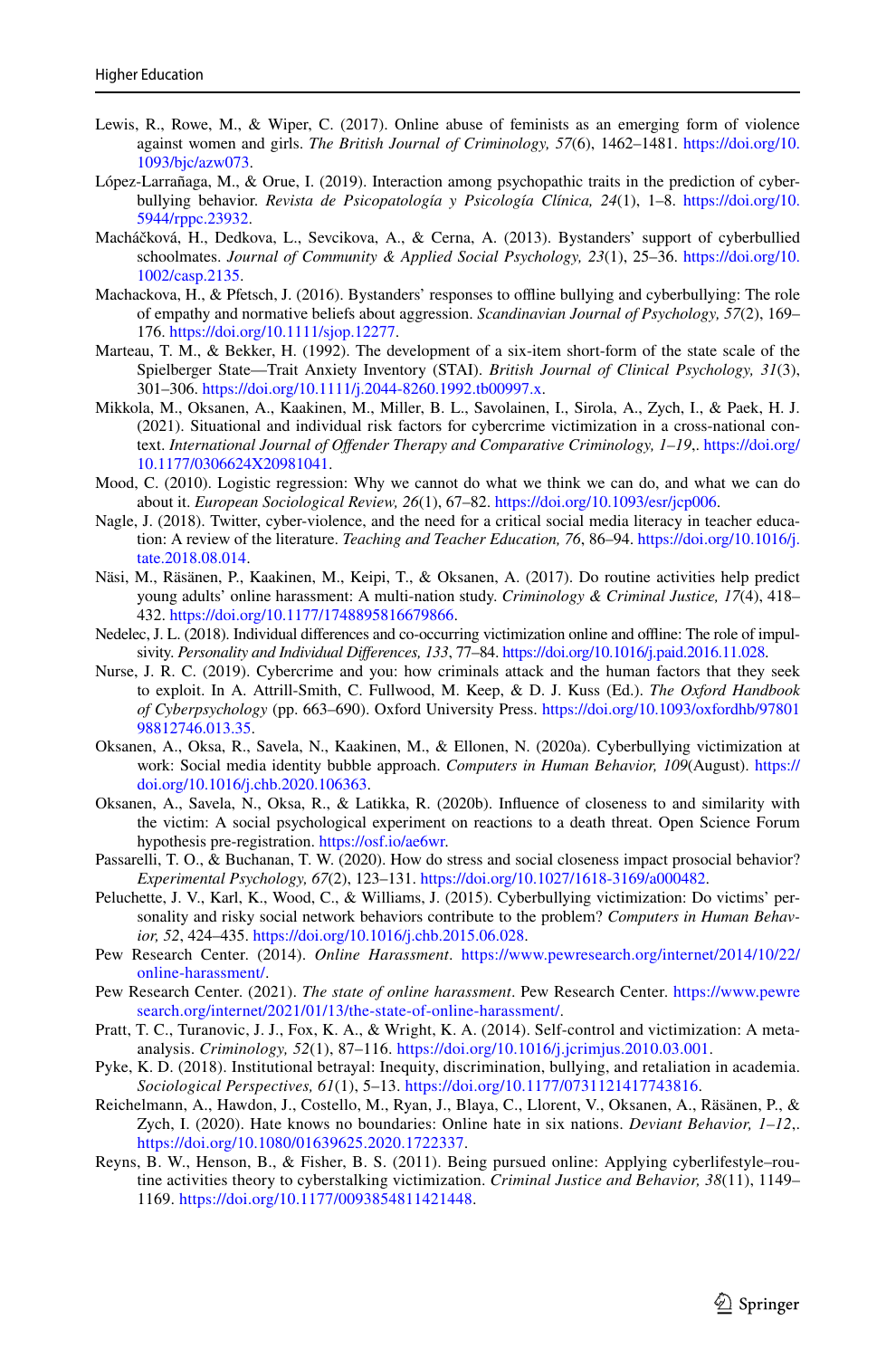- <span id="page-25-18"></span>Robins, R. W., Hendin, H. M., & Trzesniewski, K. H. (2001). Measuring global self-esteem: Construct validation of a single-item measure and the Rosenberg Self-Esteem Scale. *Personality and Social Psychological Bulletin, 27*(2), 151–161.<https://doi.org/10.1177/0146167201272002>.
- <span id="page-25-17"></span>Schaufeli, W. B., & Bakker, A. B. (2004). *UWES Utrecht work engagement scale.* Preliminary manual [Version 1.1, December 2004]. Utrecht University: Occupational Health Psychology Unit. [https://](https://www.wilmarschaufeli.nl/publications/Schaufeli/Tests/UWES_GB_9.pdf) [www.wilmarschaufeli.nl/publications/Schaufeli/Tests/UWES\\_GB\\_9.pdf](https://www.wilmarschaufeli.nl/publications/Schaufeli/Tests/UWES_GB_9.pdf).
- <span id="page-25-6"></span>Sheeran, N., & Cummings, D. J. (2018). An examination of the relationship between Facebook groups attached to university courses and student engagement. *Higher Education, 76*, 937–955. [https://](https://doi.org/10.1007/s10734-018-0253-2) [doi.org/10.1007/s10734-018-0253-2](https://doi.org/10.1007/s10734-018-0253-2).
- <span id="page-25-12"></span>Smith, E. R., & Mackie, D. M. (2015). Dynamics of group-based emotions: Insights from intergroup emotions theory. *Emotion Review, 7*(4), 349–354.<https://doi.org/10.1177/1754073915590614>.
- <span id="page-25-15"></span>Stevens, S. M., Jago, C. P., Jasko, K., & Heyman, G. D. (2020). Trustworthiness and ideological similarity (but not ideology) promote empathy. *Personality and Social Psychology Bulletin, 1–14*,. <https://doi.org/10.1177/0146167220972245>.
- <span id="page-25-20"></span>Tabachnick, B. G., & Fidell, L. S. (2013). *Using multivariate statistics* (6th edn). Pearson.
- <span id="page-25-9"></span>Tajfel, H., & Turner, J. C. (1979). An integrative theory of intergroup confict. In W. G. Austin & S. Worchel (Eds.), *The social psychology of intergroup relations* (pp. 33–47). Brooks/Cole.
- <span id="page-25-11"></span>Turner, J. C., Brown, R. J., & Tajfel, H. (1979). Social comparison and group interest in ingroup favouritism. *European Journal of Social Psychology, 9*(2), 187–204. [https://doi.org/10.1002/ejsp.24200](https://doi.org/10.1002/ejsp.2420090207) [90207.](https://doi.org/10.1002/ejsp.2420090207)
- <span id="page-25-10"></span>Turner, J. C., Hogg, M. A., Oakes, P. J., Reicher, S. D., & Wetherell, M. S. (1987). *Rediscovering the social group: A self-categorization theory.* Basil Blackwell.
- <span id="page-25-19"></span>Uslaner, E. M. (2002). *The moral foundations of trust*. Cambridge University Press.
- <span id="page-25-14"></span>Van Cleemput, K., Vandebosch, H., & Pabian, S. (2014). Personal characteristics and contextual factors that determine "helping", "joining in", and "doing nothing" when witnessing cyberbullying. *Aggressive Behavior, 40*(5), 383–396. <https://doi.org/10.1002/ab.21534>.
- <span id="page-25-1"></span>Van der Linden, S., Panagopoulos, C., & Roozenbeek, J. (2020). You are fake news: Political bias in perceptions of fake news. *Media, Culture & Society, 42*(3), 460–470. [https://doi.org/10.1177/01634](https://doi.org/10.1177/0163443720906992) [43720906992.](https://doi.org/10.1177/0163443720906992)
- <span id="page-25-13"></span>Vanman, E. J. (2016). The role of empathy in intergroup relations. *Current Opinion in Psychology, 11*, 59–63. [https://doi.org/10.1016/j.copsyc.2016.06.007.](https://doi.org/10.1016/j.copsyc.2016.06.007)
- <span id="page-25-8"></span>Vazsonyi, A. T., Macháčková, H., Sevcikova, A., Smahel, D., & Cerna, A. (2012). Cyberbullying in context: Direct and indirect efects by low self-control across 25 European countries. *European Journal of Developmental Psychology, 9*(2), 210–227. [https://doi.org/10.1080/17405629.2011.644919.](https://doi.org/10.1080/17405629.2011.644919)
- <span id="page-25-4"></span>Veletsianos, G., Houlden, S., Hodson, J., & Gosse, C. (2018). Women scholars' experiences with online harassment and abuse: Self-protection, resistance, acceptance, and self-blame. *New Media & Society, 20*(12), 4689–4708.<https://doi.org/10.1177/1461444818781324>.
- <span id="page-25-2"></span>Wachs, S., Costello, M., Wright, M.F., Flora, K., Daskalou, V., Maziridou, E., Kwon, Y., Na, E-Y., Sittichai, R. Biswal, R., Singh, R., Almendros, C., Gámez-Guadix, M., Görzig, A., & Hong, J.S. (2021a). "DNT LET'EM H8 U!": Applying the routine activity framework to understand cyberhate victimization among adolescents across eight countries. *Computers & Education*, *160*, Article 104026. [https://doi.org/10.1016/j.compedu.2020.104026.](https://doi.org/10.1016/j.compedu.2020.104026)
- <span id="page-25-3"></span>Wachs, S., Mazzone, A., Milosevic, T., Wright, M. F., Blaya, C., Gámez-Guadix, M., & Norman, J. O. H. (2021b). Online correlates of cyberhate involvement among young people from ten European countries: An application of the Routine Activity and Problem Behaviour Theory. *Computers in Human Behavior*, *123*, Article 106872. <https://doi.org/10.1016/j.chb.2021.106872>.
- <span id="page-25-7"></span>Watermeyer, R., Crick, T., Knight, C., & Goodall, J. (2021). COVID-19 and digital disruption in UK universities: Afictions and afordances of emergency online migration. *Higher Education, 81*, 623–641. <https://doi.org/10.1007/s10734-020-00561-y>.
- <span id="page-25-21"></span>Waternaux, C. M. (1976). Asymptotic distribution of the sample roots for a nonnormal population. *Biometrika, 63*(3), 639–645.<https://doi.org/10.1093/biomet/63.3.639>.
- <span id="page-25-16"></span>Williams, M. L. (2016). Guardians upon high: An application of routine activities theory to online identity theft in Europe at the country and individual level. *British Journal of Criminology, 56*(1), 21–48. [https://doi.org/10.1093/bjc/azv011.](https://doi.org/10.1093/bjc/azv011)
- <span id="page-25-0"></span>Williams, M. (2021). *The science of hate: How prejudice becomes hate and what we can do to stop it.* Faber & Faber.
- <span id="page-25-5"></span>Yan, W., & Zhang, Y. (2019). User behaviors and network characteristics of US research universities on an academic social networking site. *Higher Education, 78*, 221–240. [https://doi.org/10.1007/](https://doi.org/10.1007/s10734-018-0339-x) [s10734-018-0339-x](https://doi.org/10.1007/s10734-018-0339-x).